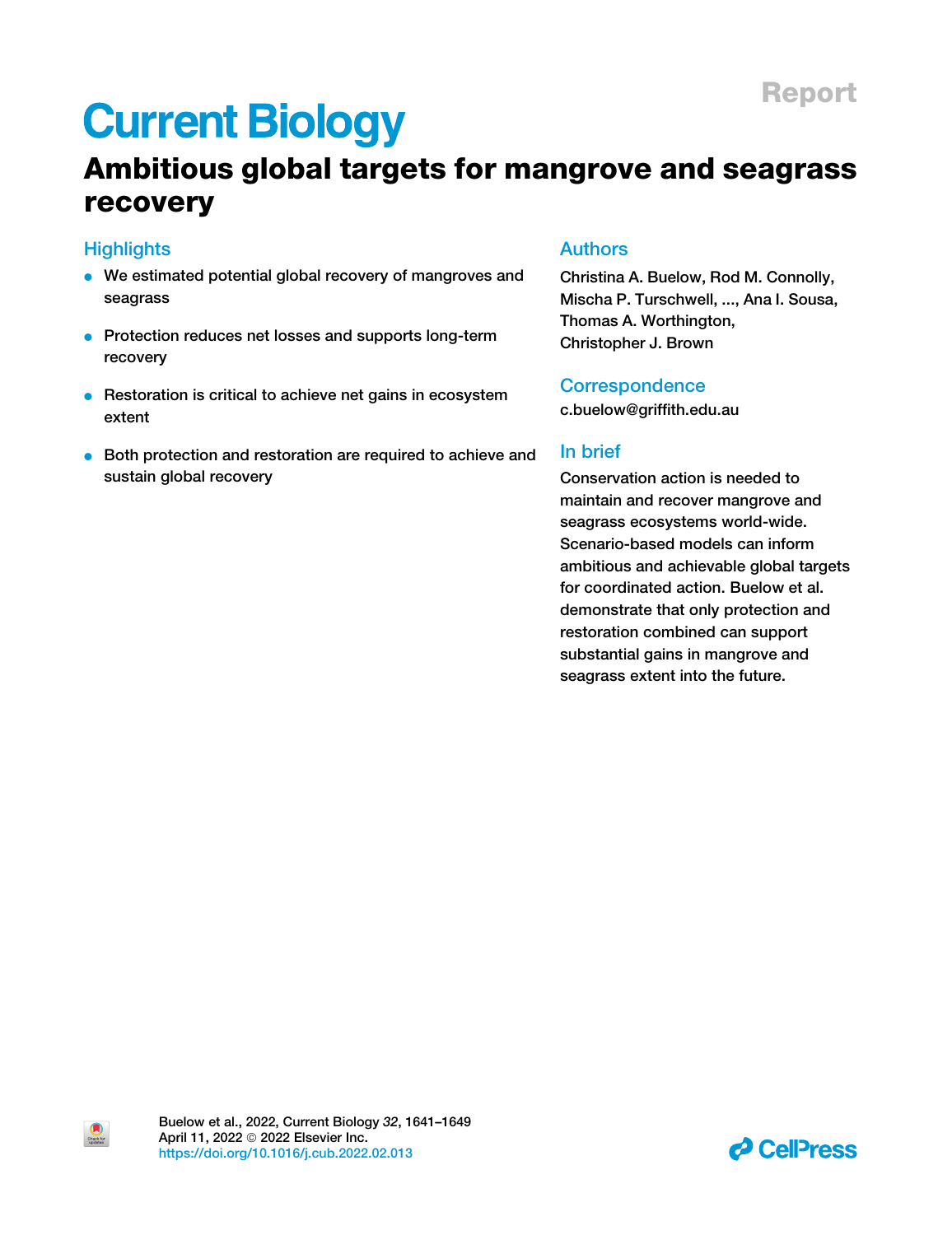

### Report

# Ambitious global targets for mangrove and seagrass recovery

Christina A. Buelow,<sup>[1,](#page-1-0)[15,](#page-1-1)[16,](#page-1-2)[\\*](#page-1-3)</sup> Rod M. Connolly,<sup>[1](#page-1-0)</sup> Mischa P. Turschwell,<sup>1</sup> Maria F. Adame,<sup>1</sup> Gabby N. Ahmadia,<sup>[2](#page-1-4)</sup> Dominic A. Andradi-Brown,<sup>2,[9](#page-1-5)</sup> Pete Bunting,<sup>3</sup> Steven W.J. Canty,<sup>4,[5](#page-1-8)</sup> Jillian C. Dunic,<sup>6</sup> Daniel A. Friess,<sup>[7,](#page-1-10)[8,](#page-1-11)9</sup> Shing Yip Lee,<sup>9,[10](#page-1-12)</sup> Catherine E. Lovelock, [9,](#page-1-5)[11](#page-1-13) Eva C. McClure, 1,[12](#page-1-14) Ryan M. Pearson, [1](#page-1-0) Michael Sievers, 1 Ana I. Sousa, [13](#page-1-15)

Thomas A. Worthington,<sup>[14](#page-1-16)</sup> and Christopher J. Brown<sup>[1](#page-1-0)</sup>

<span id="page-1-0"></span>1Coastal and Marine Research Centre, Australian Rivers Institute, School of Environment and Science, Griffith University, Gold Coast, QLD 4222, Australia

<span id="page-1-4"></span>2Ocean Conservation, World Wildlife Fund, 1250 24th Street NW, Washington, D.C. 20037, USA

<span id="page-1-6"></span>3Department of Geography and Earth Sciences, Aberystwyth University, Aberystwyth, Wales SY23 3DB, UK

<span id="page-1-7"></span>4Smithsonian Marine Station, 701 Seaway Drive, Fort Pierce, FL 34949, USA

<span id="page-1-8"></span>5Working Land and Seascapes, Smithsonian Institution, Washington, D.C. 20013, USA

<span id="page-1-9"></span>6Department of Biological Sciences, Simon Fraser University, Burnaby, BC V5A 1S6, Canada

<span id="page-1-10"></span>7Department of Geography, National University of Singapore, 1 Arts Link, Singapore 117570, Singapore

<span id="page-1-11"></span>8Centre for Nature-based Climate Solutions, National University of Singapore, 16 Science Drive 4, Singapore 117558, Singapore

<span id="page-1-5"></span>9Mangrove Specialist Group, International Union for the Conservation of Nature (IUCN), Conservation Programmes, Zoological Society of London, Regents Park, London NW1 4RY, UK

<span id="page-1-12"></span>10Simon F.S. Li Marine Science Laboratory, School of Life Sciences, The Chinese University of Hong Kong, Shatin, Hong Kong

<span id="page-1-13"></span><sup>11</sup>The University of Queensland, School of Biological Sciences, St. Lucia, QLD 4072, Australia

<span id="page-1-14"></span>12Australian Research Council Centre of Excellence for Coral Reef Studies, James Cook University, Townsville, QLD 4811, Australia

<span id="page-1-15"></span>13CESAM – Centre for Environmental and Marine Studies, Department of Biology, University of Aveiro, Campus Universitário de Santiago, Aveiro 3810-193, Portugal

<span id="page-1-16"></span>14Conservation Science Group, Department of Zoology, University of Cambridge, Cambridge CB2 3QZ, UK

<span id="page-1-1"></span>15Twitter: [@ChristinABuelow](https://twitter.com/ChristinABuelow)

<span id="page-1-2"></span>16Lead contact

<span id="page-1-3"></span>\*Correspondence: [c.buelow@griffith.edu.au](mailto:c.buelow@griffith.edu.au) <https://doi.org/10.1016/j.cub.2022.02.013>

#### **SUMMARY**

There is an urgent need to halt and reverse loss of mangroves and seagrass to protect and increase the ecosystem services they provide to coastal communities, such as enhancing coastal resilience and contrib-uting to climate stability.<sup>1,[2](#page-7-1)</sup> Ambitious targets for their recovery can inspire public and private investment in conservation,<sup>[3](#page-7-2)</sup> but the expected outcomes of different protection and restoration strategies are unclear. We estimated potential recovery of mangroves and seagrass through gains in ecosystem extent to the year 2070 under a range of protection and restoration strategies implemented until the year 2050. Under a protectiononly scenario, the current trajectories of net mangrove loss slowed, and a minor net gain in global seagrass extent  $(\sim1\%)$  was estimated. Protection alone is therefore unlikely to drive sufficient recovery. However, if action is taken to both protect and restore, net gains of up to 5% and 35% of mangroves and seagrasses, respectively, could be achieved by 2050. Further, protection and restoration can be complementary, as protection prevents losses that would otherwise occur post-2050, highlighting the importance of implementing protection measures. Our findings provide the scientific evidence required for setting strategic and ambitious targets to inspire significant global investment and effort in mangrove and seagrass conservation.

#### RESULTS AND DISCUSSION

Throughout the Anthropocene there has been rapid degradation and loss of ecosystems that support biodiversity and deliver ben-efits to humanity.<sup>[4](#page-8-0)</sup> Increasing awareness of the importance of ecosystems and their services has triggered a wave of international conservation strategies and policies, such as the UN Strategic Plan for Biodiversity<sup>[5](#page-8-1)</sup> (2011–2020) and the Paris Agreement $^6$  (climate policy initiated in 2015). These initiatives can enable action to conserve ecosystems, particularly if they are supported by achievable and ambitious ecosystem-based policy goals and targets. $7-9$  Allowing science to underpin target setting is crucial, as many countries have committed to area-based targets that are unrealistically large and could result in perverse conservation outcomes if best restoration practices are sacrificed for short-term areal gains.<sup>[10,](#page-8-4)[11](#page-8-5)</sup> While unrealistic targets and perverse outcomes are undesirable, ambition is necessary to combat climate change and ecosystem degradation $2$  and will stimulate the development of tools and practices that can effectively scale-up restoration and overcome logistical constraints to achieving targets. Scenario-based models can help set scientifically sound targets that balance realism with ambition, are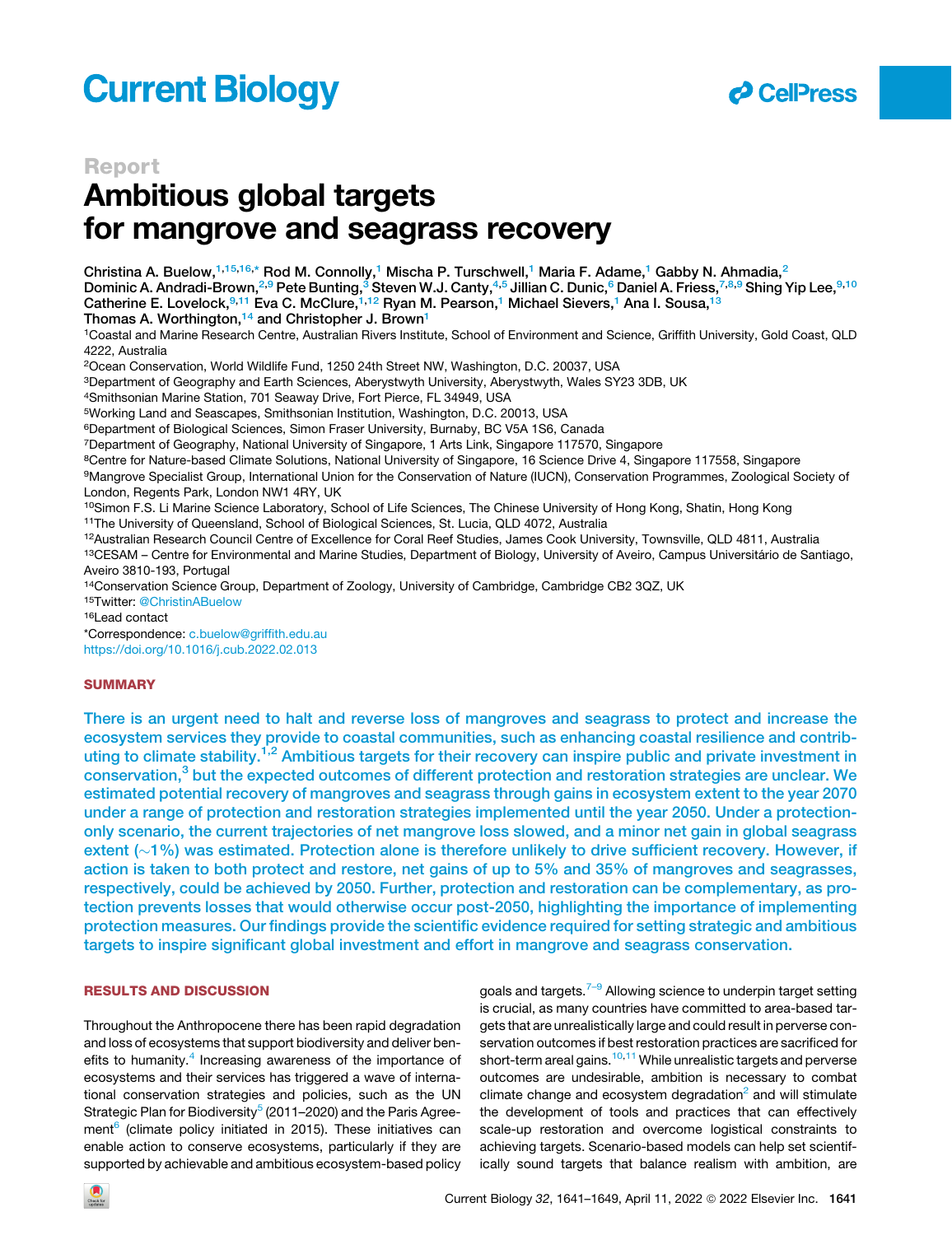

quantifiable and scalable, and capture nuanced ecological processes-features that are critical to target effectiveness.<sup>1</sup>

Mangrove and seagrass ecosystems need robust global conservation targets to inspire coordinated action. In recent decades, improved conservation of mangroves has slowed rates of loss and imparted optimism for their future, $14$  despite their extinction being once considered a possibility.<sup>[15](#page-8-9)</sup> Global targets can support this bright future for mangroves; however, the rate at which protection and restoration need to occur nationally to achieve them has not been evaluated. This information will help synchronize continued action to recover lost mangroves and protect those remaining from ongoing and emerging anthropogenic threats, such as aquaculture and oil palm, respec-tively.<sup>[16](#page-8-10)</sup> In contrast, seagrasses have not received substantial conservation attention globally<sup>[17](#page-8-11)</sup> despite several regions being at high risk from anthropogenic threats, primarily increases in turbidity and destructive demersal fishing.<sup>[18](#page-8-12)</sup> Without effective conservation action, the continued degradation and loss of mangroves and seagrass will compromise coastal livelihoods, food security, and culture through lost ecosystem services;<sup>[1](#page-7-0)</sup> contribute to climate change through greenhouse gas emis-sions;<sup>[19–21](#page-8-13)</sup> and negatively impact biodiversity.<sup>[22](#page-8-14)</sup>

#### Global extent change of mangroves and seagrass with protection and restoration

We evaluated what gains in ecosystem extent could be achieved for mangroves and seagrasses globally through rapid and extensive protection and restoration efforts using scenario-based Markov projection models [\(Figures 1A](#page-3-0) and 1B). We projected mangrove and seagrass ecosystem extent change to 2030, 2050, and 2070 under intermediate and ambitious conservation scenarios (i.e., targets set to achieve substantial or near-complete recovery, respectively), compared to a baseline scenario of no additional conservation ([Table 1\)](#page-4-0). Conservation scenarios included protection, restoration, or a combination of both. We defined protection as activities on land or sea that halt existing ecosystem loss and restoration as activities that create new areas of mangroves or seagrass where loss or degradation has occurred (and so does not include afforestation). For coastal ecosystems (particularly seagrasses), protection could include action in catchments that slow or prevent ecosystem pressures, such as enhancing water quality or catchment-coast connectivity. We assumed best practice for protecting or restoring coastal ecosystems that ensures these actions do not impinge on indigenous peoples' and local communities' rights and livelihoods, and that they are inclusive and equitable. $2<sup>2</sup>$ 

Our projections suggested that without additional conservation action there would be global net loss of mangrove and seagrass extent equal to 1,122  $km^2$  (0.8% of total observed extent [TOE]; [Figure 1C](#page-3-0)) and 55 km<sup>2</sup> (0.5% of TOE; [Figure 1](#page-3-0)D), respectively, by 2070. Protection of mangroves could reduce the amount of loss but would not be sufficient to negate net loss in global extent [\(Figure 1](#page-3-0)C), while protection of seagrass could allow small net gains in global extent by 2050 and 2070 [\(Fig](#page-3-0)[ure 1D](#page-3-0)). Considerable net gains in global extent of mangroves and seagrass, however, were possible under both the restoration (''R'') and combined protection and restoration scenarios (''PR''; [Figures 1](#page-3-0)C and 1D). This suggests that in addition to protecting extant mangroves and seagrasses, restoration is a

# **Current Biology** Report

critical conservation action, as protection alone will not reverse current trends of net extent loss. The importance of restoration has been formalized in international resolutions such as the UN Decade on Ecosystem Restoration<sup>[30](#page-8-17)</sup> (2021–2030), with both governments and civil society facilitating on-the-ground action. For example, the World Wildlife Fund has recently launched conservation programs that aim to implement new protected areas, enhance existing protection, and restore  $10,000$  km<sup>2</sup> of mangrove forest across a number of countries, including Colombia, Madagascar, Fiji, and Mexico, and 25  $km<sup>2</sup>$  of sea-grass in the United Kingdom by 2050.<sup>[31,](#page-8-18)[32](#page-8-19)</sup> While NGOs can facilitate conservation action, governments will need to provide policies that support their ongoing protection and restoration.

The greatest net gains in global extent were projected to occur under the combined ambitious protection and restoration scenario ("PR(A)"), with recovery of 8,006  $km^2$  of mangroves  $(5.5\% \text{ of TOE}; \text{Figure 1C})$  $(5.5\% \text{ of TOE}; \text{Figure 1C})$  $(5.5\% \text{ of TOE}; \text{Figure 1C})$  and 3,625 km<sup>2</sup> of seagrasses (34.9%) of TOE; [Figure 1](#page-3-0)D) by 2050. The estimate for mangroves is comparable to an estimate of total global restorable area  $(8,120 \text{ km}^2)$ ;<sup>[33](#page-8-20)</sup> however, a global estimate of restorable area is not yet available for seagrass. Without continued restoration efforts after the year 2050, net gains in ecosystem extent by 2070 were reduced by 1,128  $km^2$  for mangroves and 13  $km^2$  for seagrasses, due to continued losses in both ecosystems ([Figures 1C](#page-3-0) and 1D). Reductions in net gains by 2070 were even greater under the restoration only (''R'') scenario [\(Figures 1](#page-3-0)C and 1D), underlining the importance of protection for maintaining both extant ecosystems and gains in extent achieved through restoration by reducing losses from human pressures. For mangroves, protected area expansion is the preferred management action because it is generally less expensive and more efficient than restoration,<sup>[16](#page-8-10)</sup> and some mangrove conservation strategies such as carbon crediting show high potential return on invest-ment globally.<sup>[34](#page-8-21)</sup> Further, protection allows ecosystem services, such as carbon sequestration, to accrue.<sup>[35](#page-8-22)</sup> However, restoration remains important to achieving future targeted gains in extent because, even with ambitious protection effort, some losses are expected to continue.

We did not model potential losses or gains of mangroves and seagrass due to climate change (although we did include losses due to extreme weather events; [Table S2](#page-7-3)). Projections for mangroves and seagrass were highly sensitive to the initial restorable area and restoration success [\(Figure S1](#page-7-3)), both of which could change substantially with processes related to climate change, such as relative sea-level rise. For example, scenario-based models of mangrove and seagrass extent change under sealevel rise have demonstrated that both continued loss and expansion are possible trajectories, dependent on whether there is sufficient space for landward migration, if sediment accretion allows shoreline progradation, or if water quality management is sufficient to mitigate seagrass losses.<sup>[36](#page-8-23)[,37](#page-8-24)</sup> Projections of extent change were moderately sensitive to annual rates of loss and expansion ([Figure S1](#page-7-3)), which will likewise be influenced by sea-level rise,<sup>[37](#page-8-24)</sup> climatic variation,<sup>[38](#page-8-25)</sup> and other geo-political and economic factors that determine coastal development and "coastal squeeze."<sup>[39](#page-8-26)</sup> Seagrass extent change estimates at the national level may also be biased, either positively or negatively, in countries with few observations (see [Table S3](#page-7-3) for the number of observations in each country). Projections were less sensitive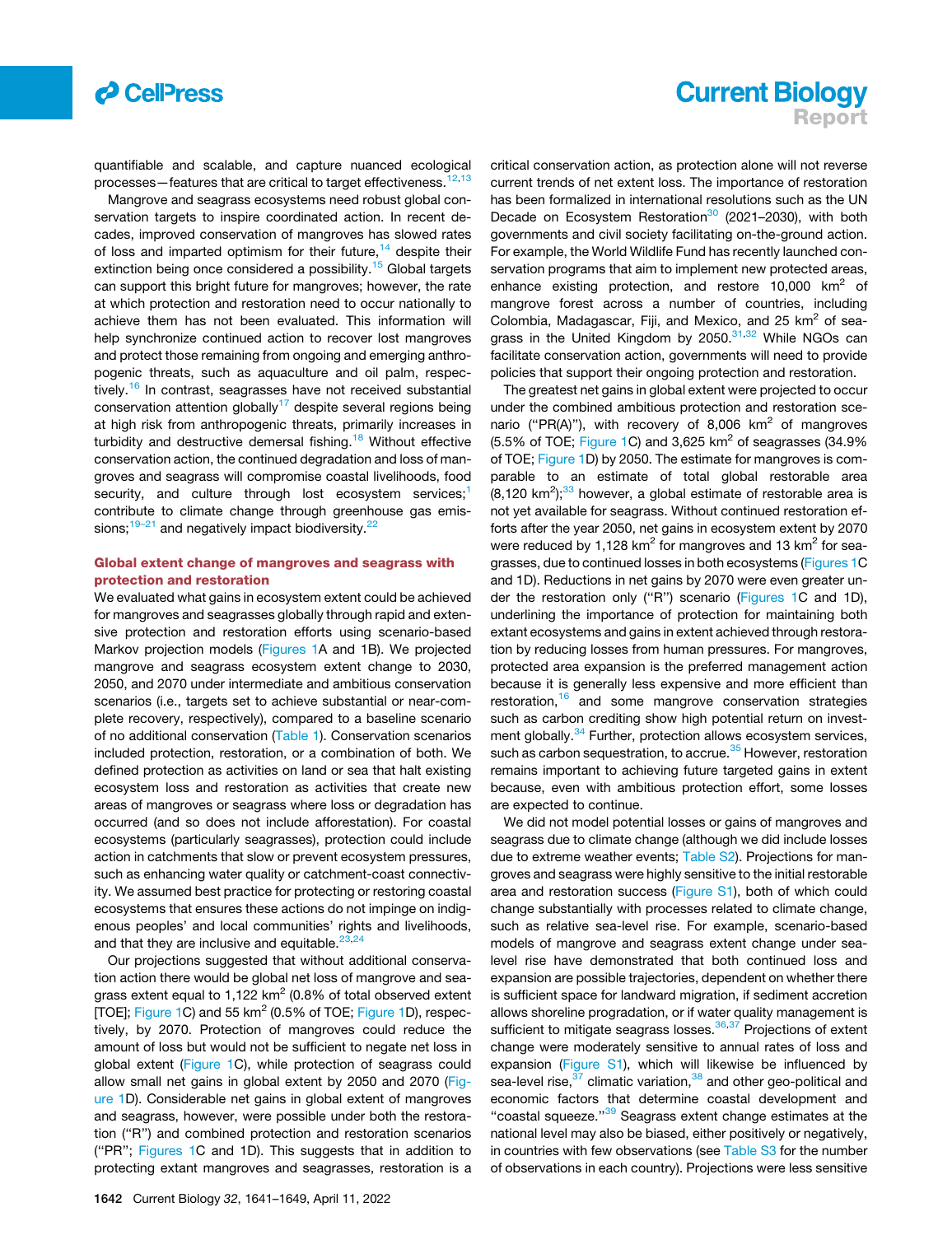<span id="page-3-0"></span>Report



#### Figure 1. Model states and transitions and projected global net change in ecosystem extent ( $km^2$ )

(A and B) States are represented by circles and state-state transitions by arrows for (A) mangroves and (B) seagrass. The processes underpinning state-state transitions are listed adjacent to each arrow (see [STAR Methods](#page-10-0) for further description of model states and transitions and [Tables S1](#page-7-3) and [S2](#page-7-3) for an explanation of the model assumptions and caveats, respectively). Due to lack of global data on seagrass extent change and drivers of loss, we were unable to explicitly model protected, unprotected, and unrestorable states for seagrass; however, the probability of transitioning from meadow to lost meadow can vary according to whether protection measures are implemented (i.e., \*p).

(C and D) The models were used to quantify global net change in ecosystem extent for the years 2030, 2050, and 2070 for (C) mangroves and (D) seagrass under baseline (0; white), protect (P; pink), restore (R; green), and protect and restore (PR; blue) scenarios. Intermediate and ambitious scenarios are denoted by ''I'' and "A" in parentheses (see [Table 1](#page-4-0) for scenario descriptions). Total net losses and gains were calculated from the year 2023 and percentages represent net loss or gain relative to total observed extent. Total observed extent for mangroves was mapped via remote sensing from 1996 to 2016<sup>[25](#page-8-27)</sup> and total observed seagrass extent was obtained from observations collated in a literature synthesis, with observations starting in 1879.<sup>[26](#page-8-28)</sup> Note that data used for projecting seagrass extent change were not globally comprehensive and therefore estimates only represent what can be achieved with protection and/or restoration at the 349 study sites. See [Figures S1](#page-7-3) and [S2](#page-7-3) for sensitivity of model projections.

*d* CellPress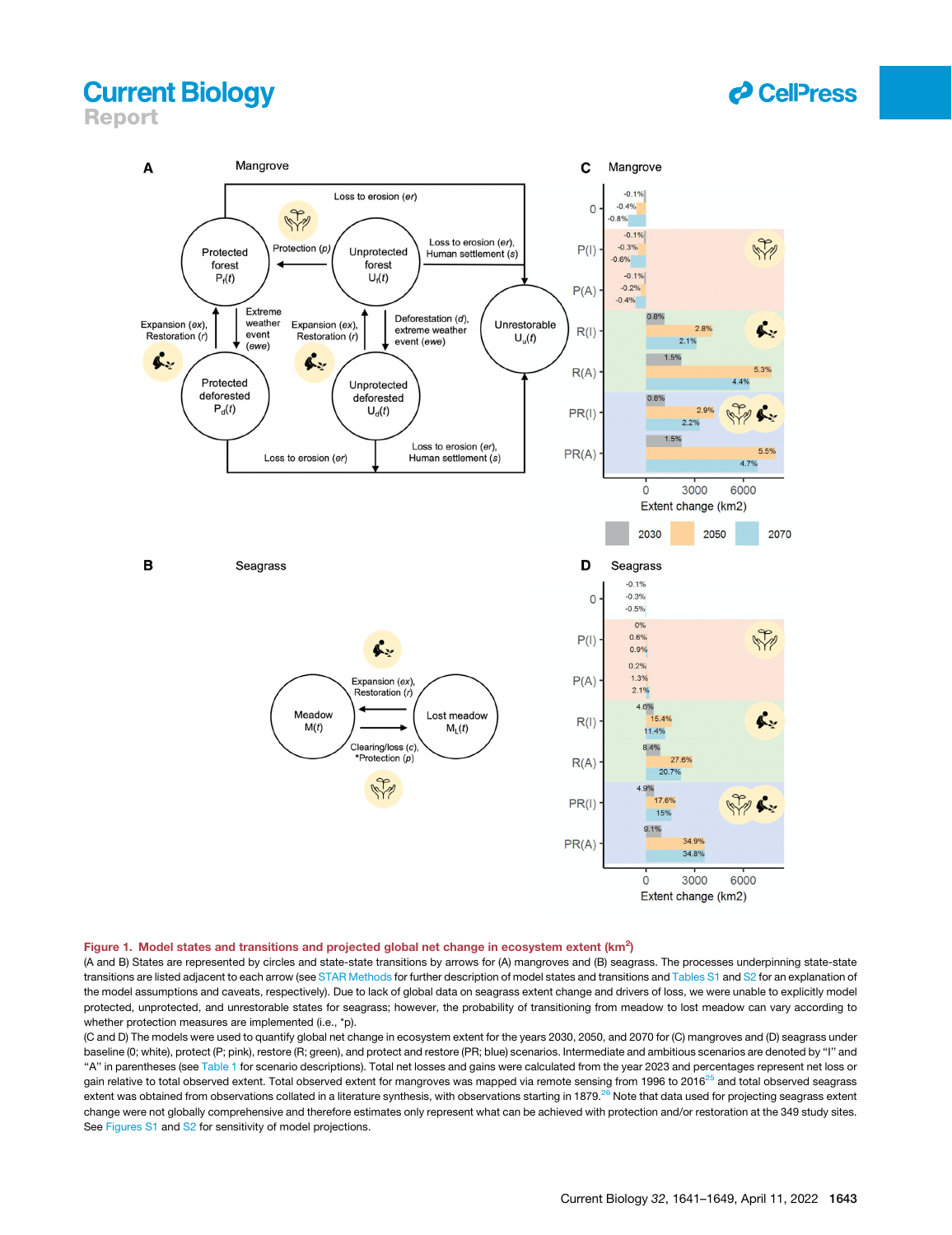<span id="page-4-0"></span>

| Table 1. Conservation scenarios for mangroves and seagrass |                                                          |                                 |                                                                                                                                                                                                                                                                                                                 |                                                                                                                                                                                                                                                                                          |
|------------------------------------------------------------|----------------------------------------------------------|---------------------------------|-----------------------------------------------------------------------------------------------------------------------------------------------------------------------------------------------------------------------------------------------------------------------------------------------------------------|------------------------------------------------------------------------------------------------------------------------------------------------------------------------------------------------------------------------------------------------------------------------------------------|
| Scenario                                                   | Target-setting                                           | Relevance                       | <b>Mangroves</b>                                                                                                                                                                                                                                                                                                | <b>Seagrass</b>                                                                                                                                                                                                                                                                          |
| Baseline-0                                                 | no additional protected area<br>expansion or restoration |                                 | mangrove extent was<br>projected to 2070 for each<br>country using current annual<br>rates of loss/expansion and<br>assuming no further<br>protection or restoration                                                                                                                                            | seagrass extent was<br>projected to 2070 at each<br>site using current annual<br>rates of loss/expansion and<br>assuming no further<br>protection or restoration                                                                                                                         |
| Protect                                                    |                                                          |                                 |                                                                                                                                                                                                                                                                                                                 |                                                                                                                                                                                                                                                                                          |
| Protect-P(I)                                               | intermediate-effectively<br>protect 30% by 2030          | nature compact <sup>27</sup>    | mangrove extent was<br>projected to 2070 for each<br>country using current annual<br>rates of loss/expansion and<br>yearly expansion of forest<br>area under effective<br>protection ( $km^2$ year <sup>-1</sup> ) to<br>reach a target of 30%<br>protected by 2030, if<br>protection is implemented in<br>2023 | seagrass extent was<br>projected to 2070 at each<br>site using current annual<br>rates of loss/expansion and<br>yearly implementation of<br>protection measures on<br>either land or sea that abate<br>loss at 30% of seagrass sites<br>by 2030, if protection is<br>implemented in 2023 |
| Protect-P(A)                                               | ambitious-effectively<br>protect 50% by 2030             | nature needs half <sup>28</sup> | mangrove extent was<br>projected to 2070 for each<br>country using current annual<br>rates of loss/expansion and<br>yearly expansion of forest<br>area under effective<br>protection ( $km^2$ year <sup>-1</sup> ) to<br>reach a target of 50%<br>protected by 2030, if<br>protection is implemented in         | seagrass extent was<br>projected to 2070 at each<br>site using current annual<br>rates of loss/expansion and<br>yearly implementation of<br>protection measures on<br>either land or sea that abate<br>loss at 50% of seagrass sites<br>by 2030, if protection is<br>implemented in 2023 |

2023

(*Continued on next page*)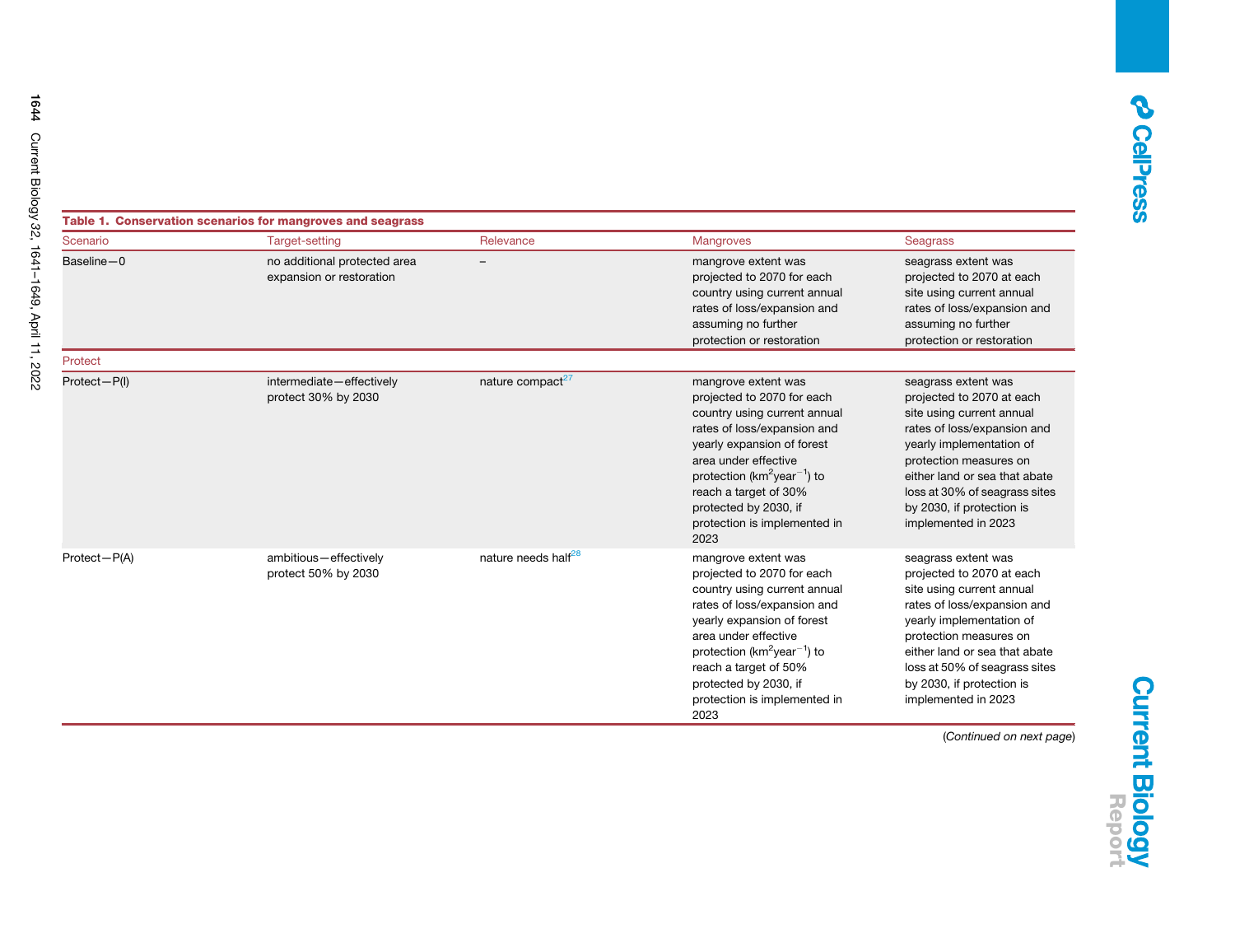| <b>Table 1. Continued</b>  |                                                                                    |                                                                                    |                                                                                                                                                                                                                                                                           |                                                                                                                                                                                                                                                                                          |  |
|----------------------------|------------------------------------------------------------------------------------|------------------------------------------------------------------------------------|---------------------------------------------------------------------------------------------------------------------------------------------------------------------------------------------------------------------------------------------------------------------------|------------------------------------------------------------------------------------------------------------------------------------------------------------------------------------------------------------------------------------------------------------------------------------------|--|
| Scenario                   | <b>Target-setting</b>                                                              | Relevance                                                                          | Mangroves                                                                                                                                                                                                                                                                 | Seagrass                                                                                                                                                                                                                                                                                 |  |
| Restore                    |                                                                                    |                                                                                    |                                                                                                                                                                                                                                                                           |                                                                                                                                                                                                                                                                                          |  |
| Restore-R(I)               | intermediate-restore 50%<br>of loss by 2050                                        | substantial recovery (i.e.,<br>$50\% - 90\%^{29}$                                  | mangrove extent was<br>projected to 2070 for each<br>country using current annual<br>rates of loss/expansion and<br>restoration rates ( $km^2$ year <sup>-1</sup> )<br>required to restore 50% of<br>loss since 1996 by 2050, if<br>restoration is implemented in<br>2023 | seagrass extent was<br>projected to 2070 at each<br>site using current annual<br>rates of loss/expansion and<br>restoration rates ( $km^2$ year <sup>-1</sup> )<br>required to restore 50% of<br>known historical loss at each<br>site by 2050, if restoration is<br>implemented in 2023 |  |
| Restore-R(A)               | ambitious-restore 90% of<br>loss by 2050                                           | complete recovery (i.e.,<br>$>90\%^{29}$                                           | mangrove extent was<br>projected to 2070 for each<br>country using current annual<br>rates of loss/expansion and<br>restoration rates ( $km^2$ year <sup>-1</sup> )<br>required to restore 90% of<br>loss since 1996 by 2050, if<br>restoration is implemented in<br>2023 | seagrass extent was<br>projected to 2070 at each<br>site using current annual<br>rates of loss/expansion and<br>restoration rates ( $km^2$ year <sup>-1</sup> )<br>required to restore 90% of<br>known historical loss at each<br>site by 2050, if restoration is<br>implemented in 2023 |  |
| <b>Protect and restore</b> |                                                                                    |                                                                                    |                                                                                                                                                                                                                                                                           |                                                                                                                                                                                                                                                                                          |  |
| Protect and restore-PR(I)  | intermediate-effectively<br>protect 30% by 2030 and<br>restore 50% of loss by 2050 | nature compact, <sup>27</sup><br>substantial recovery (i.e.,<br>$50\% - 90\%^{29}$ | mangrove extent was<br>projected to 2070 for each<br>country using current annual<br>rates of loss/expansion and<br>intermediate action to<br>protect and restore<br>(described above) beginning<br>in 2023                                                               | seagrass extent was<br>projected to 2070 for each<br>site using current annual<br>rates of loss/expansion and<br>intermediate action to<br>protect and restore<br>(described above) beginning<br>in 2023                                                                                 |  |
| Protect and restore-PR(A)  | ambitious-effectively<br>protect 50% by 2030 and<br>restore 90% of loss by 2050    | nature needs half, 28<br>complete recovery (i.e.,<br>$>90\%^{29}$                  | mangrove extent was<br>projected to 2070 for each<br>country using current annual<br>rates of loss/expansion and<br>ambitious action to protect<br>and restore (described<br>above) beginning in 2023                                                                     | seagrass extent was<br>projected to 2070 for each<br>site using current annual<br>rates of loss/expansion and<br>ambitious action to protect<br>and restore (described<br>above) beginning in 2023                                                                                       |  |

Targets for each scenario were chosen for their relevance to current global initiatives and proposed mangrove and seagrass recovery timelines. Projections for mangroves and seagrass were based on trends estimated across the years 2010–2016 and 2000–2010, respectively. 0, baseline (white); P, protect (pink); R, restore (green); PR, protect and restore (blue); I, intermediate; A, ambitious.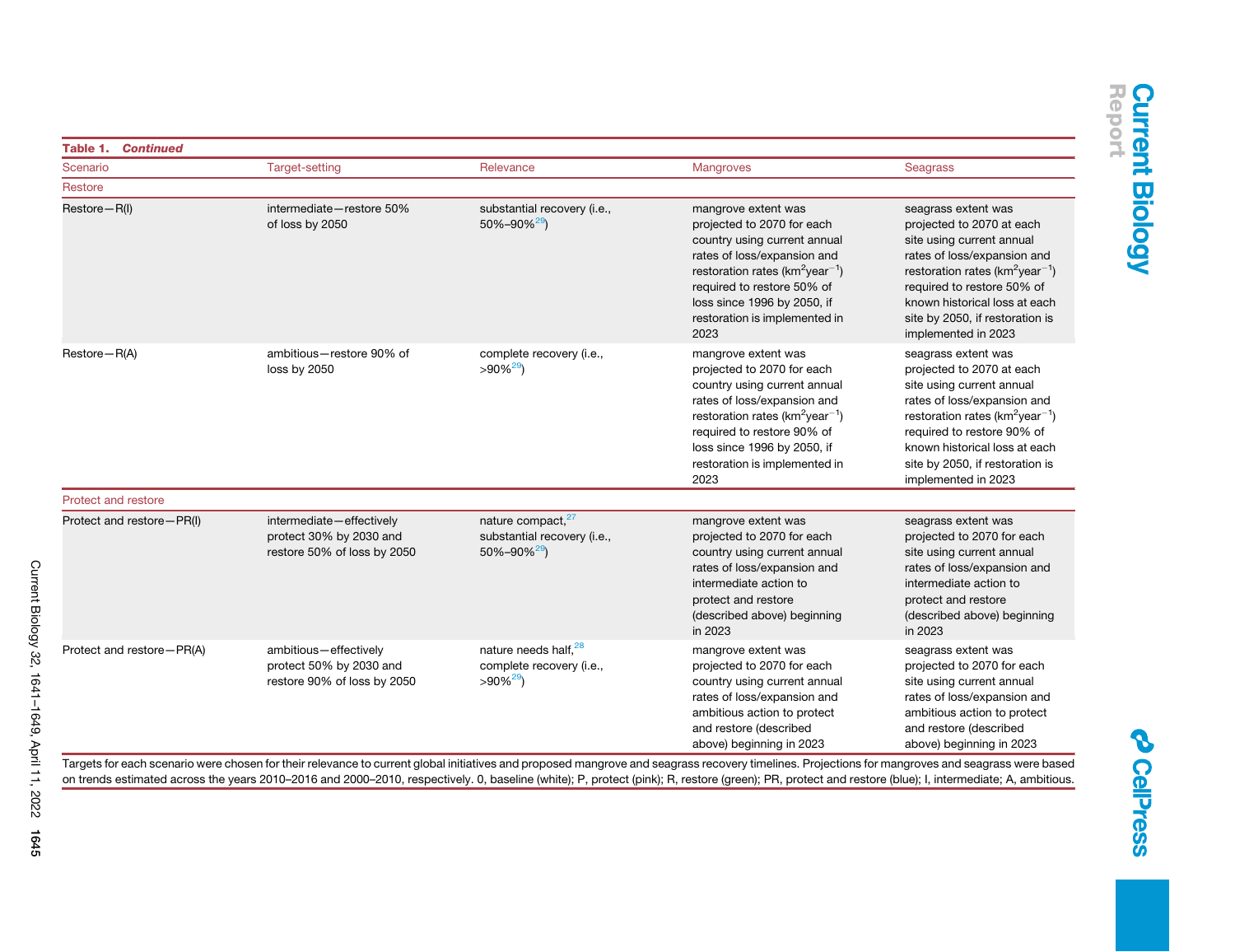

## **Current Biology** Report

<span id="page-6-0"></span>

Figure 2. Relative importance of protection and restoration, nationally, for global conservation targets

Bivariate classification of countries according to the proportion of total observed ecosystem extent required to be protected or restored by the years 2030 and 2050, respectively, in each country to achieve global conservation targets for (A) mangroves and (B) seagrass under the ambitious protect and restore scenario ([Table 1\)](#page-4-0). Arrows on the legend axes indicate increasing amounts of protection or restoration, relative to total observed ecosystem extent in each country, and beige indicates no data. Total observed extent for mangroves was mapped via remote sensing from 1996 to 2016<sup>[25](#page-8-27)</sup> and total observed seagrass extent was obtained from observations collated in a literature synthesis, with observations starting in 1879.<sup>[26](#page-8-28)</sup> Note that the seagrass data are not globally comprehensive, so countries without data should not be considered as areas not in need of conservation action.

to assumptions regarding protection, i.e., effectiveness of protection and loss of protection over time (e.g., protected area downsizing, de-gazettement, or downgrading [PADDD]), leakage (i.e., displacement of threats to unprotected areas), and whether protection is targeted at areas with high rates of ecosystem loss [\(Figure S2](#page-7-3)).

#### National contributions to global targets

Projections of mangrove and seagrass extent change were evaluated at the country level to quantify national contributions to global targets. Mangrove and seagrass extent was projected to increase by 2070 in all countries under an ambitious scenario of combined protection and restoration, and the net gain in extent was either equal to or greater than that expected for protection-only or restoration-only scenarios. Under the baseline scenario of no additional conservation measures, Indonesia had the highest projected net loss in mangrove extent (504 km<sup>2</sup> between 2023 and 2070), but with ambitious protection and restoration a net increase of 1,518  $km^2$  could occur by 2070. For seagrass, the United States had the highest projected net decline in extent under the baseline scenario of no conservation (120 km<sup>2</sup> between 2023 and 2070), but with ambitious protection and restoration a net increase of 725  $km^2$  could occur by 2070.

The extent of mangrove protection and restoration required each year to achieve ambitious conservation targets ranged nationally from 0 to 969 km<sup>2</sup>/year and 0 to 76 km<sup>2</sup>/year, respectively. For seagrass, required national protection and restoration

rates ranged from 0 to 86 km $^2$ /year and 0 to 74 km $^2$ /year, respectively. When compared to what has been pledged by some countries, these estimates are plausible. For example, the Indonesian government has set targets to restore  $6,000$  km<sup>2</sup> of mangroves by 2024, $40$  which is far greater than the amount required by 2050 in Indonesia to reach our ambitious restoration scenario (i.e., 2,073 km<sup>2</sup>). However, large-scale mangrove restoration ef-forts are typically unsuccessful, <sup>[16](#page-8-10)</sup> so improved restoration practices are important to achieve success. Large-scale restoration of seagrass is possible, as demonstrated by the successful recovery of 36 km2 *Zostera marina* in the United States over a 19-year period (1999–2018). $41$  However, the current speed of seagrass recovery is not fast enough to achieve what is required under our ambitious conservation scenario. Given the increase in successful marine conservation action globally and advances in restoration technology and practices, the scale and rate of suc-cessful restoration efforts could advance rapidly.<sup>[29,42,43](#page-8-33)</sup>

The relative proportions of mangrove and seagrass required to be protected or restored to achieve global conservation targets vary by country. In some countries, protection will make relatively larger contributions to global conservation targets than restoration, while the reverse is true in others ([Figure 2\)](#page-6-0). In China and Myanmar, for example, the proportions of total mangrove extent (including deforested areas) required to be protected or restored were both relatively high ([Figure 2A](#page-6-0)). Combined protection and restoration are typical of countries where the proportion of mangrove forest currently protected is low and the area of forest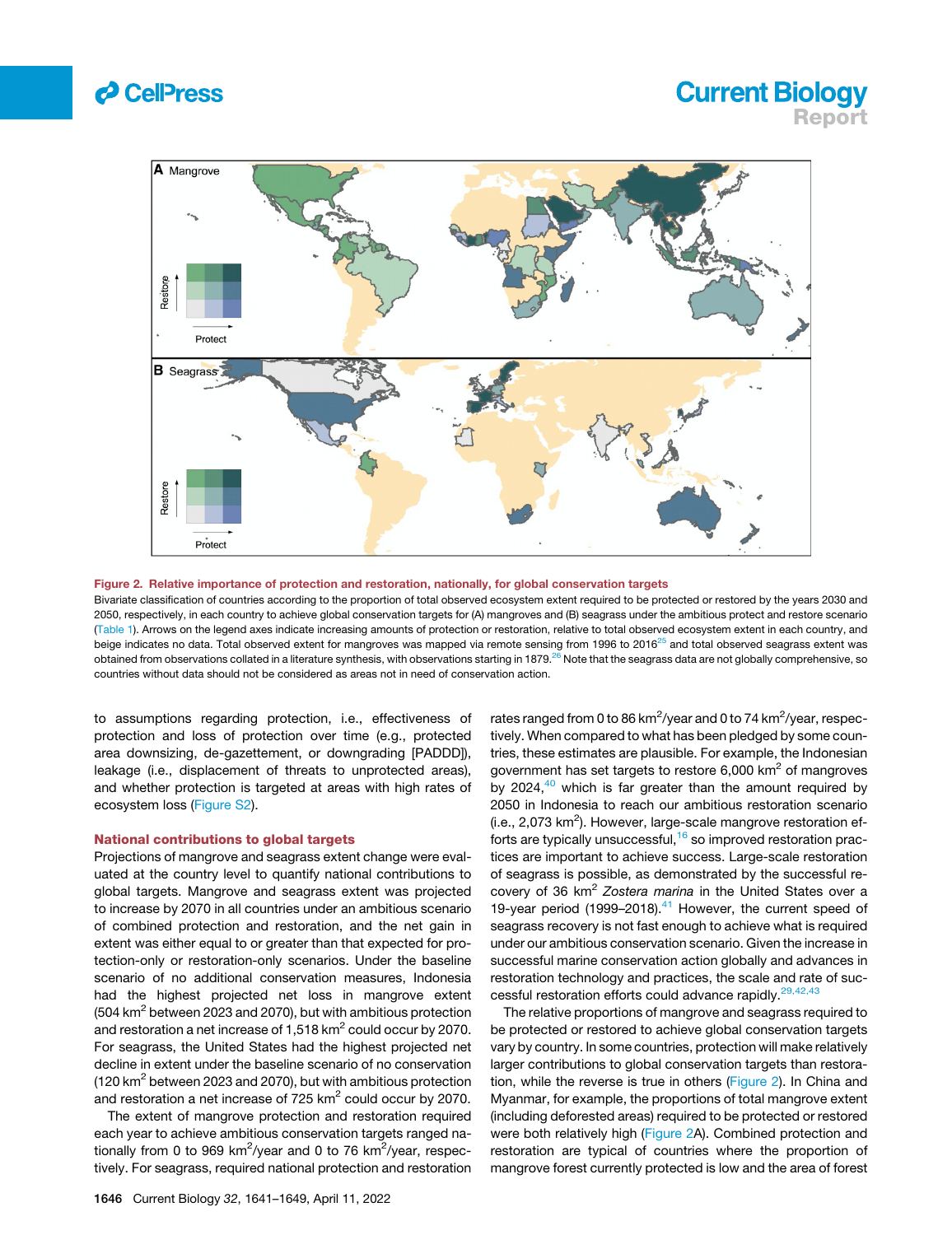Report

that has been lost historically is large. Alternatively, in countries such as the United States and Mexico, which have protected a large proportion of mangrove extent but also have large areas of historical loss, the proportion of mangrove extent required to be restored was substantial, while the proportion requiring new protection was low [\(Figure 2](#page-6-0)A). Likewise, for seagrass in Colombia, the proportion of total extent required to be restored was high due to large areas of historical loss, but protection was not a priority given low rates of loss relative to other countries [\(Figure 2B](#page-6-0)). In contrast, several European countries that have experienced large amounts of seagrass loss at high rates required combined protection and restoration ([Figure 2](#page-6-0)B).

<span id="page-7-3"></span>While global targets are useful for coordinating action across countries, long-term success requires that demands on individual countries are equitable, discourage poor conservation practice, and positively support coastal communities and liveli-hoods.<sup>[23](#page-8-15)</sup> For example, large area-based targets can lead to perverse outcomes<sup>[16](#page-8-10),[44](#page-9-1)</sup> such as land or ocean grabbing<sup>[45](#page-9-2)</sup> or failed mangrove planting projects on seagrass meadows. $46$ Systematic conservation planning at local and regional scales can identify priority sites for restoration and protection while considering the feasibility of conservation actions, <sup>[47](#page-9-4)</sup> and leadership by indigenous and local communities whose culture and livelihoods depend upon mangrove and seagrass ecosystem services will help to ensure conservation benefits both people and nature.<sup>[24](#page-8-16)[,48](#page-9-5)[,49](#page-9-6)</sup> Future research could also determine what actions are necessary to achieve additional, complementary targets such as adequate representation of species and habitat diversity $50,51$  $50,51$  $50,51$  and improved ecosystem function and service delivery.[46](#page-9-3)[,52](#page-9-9) Our interpretation of conservation outcomes for mangroves and seagrass is limited to the select scenarios investigated here [\(Table 1\)](#page-4-0). However, outcomes under other conservation targets could be explored using our model in a user-friendly [web app](https://github.com/cabuelow/target-setting-app).

#### Conclusions

We have demonstrated that a general modeling framework, coupled with ecosystem extent trend data, can help to set ambitious targets for global conservation, which require both the protection and management of extant wetlands, and the restoration of these ecosystems throughout their distributions. The sheer magnitude of net gains in mangrove and seagrass extent needed to achieve recovery goals will require large-scale and coordinated investment in ecosystem restoration, supported by protection to conserve gains in extent into the future. Adopting these conservation actions will pay dividends for nations that will benefit from secure ecosystem goods and services and contribute to multiple global targets such as the UN Sustainable Development Goals (including goals 13 – Climate action, 14 – Life below water, and  $15 -$  Life on land<sup>[53](#page-9-10)</sup>) and the Post-2020 Global Biodiversity Framework, which envisions a future where humans live in harmony with nature. $54$ 

#### **STAR**★METHODS

Detailed methods are provided in the online version of this paper and include the following:

**EXEY RESOURCES TABLE** 



#### **• [RESOURCE AVAILABILITY](#page-10-2)**

- $\circ$  Lead contact
- $\circ$  Materials availability
- $\circ$  Data and code availability
- **.** [EXPERIMENTAL MODEL AND SUBJECT DETAILS](#page-10-3)
	- $\circ$  Mangrove and seagrass study systems
- **O** [METHOD DETAILS](#page-11-0)
	- $\circ$  Projected extent change
	- $\circ$  Conservation scenarios
	- $\circ$  Sensitivity analyses
- **.** [QUANTIFICATION AND STATISTICAL ANALYSIS](#page-12-0)

#### SUPPLEMENTAL INFORMATION

Supplemental information can be found online at [https://doi.org/10.1016/j.](https://doi.org/10.1016/j.cub.2022.02.013) [cub.2022.02.013.](https://doi.org/10.1016/j.cub.2022.02.013)

#### ACKNOWLEDGMENTS

We thank individuals and organizations who made supporting data publicly available, without which this research would not have been possible. All authors acknowledge funding support from the Global Wetlands Project, supported by a charitable organization that neither seeks nor permits publicity for its efforts. This work was funded by the Griffith University Postdoctoral Fellowship (M.S.), Discovery Project (DP180103124) from the Australian Research Council (C.J.B., R.M.C., and M.P.T.), Advance Queensland Industry Research Fellowship, Queensland Government (M.F.A.), Project CEECIND/ 00962/2017 (A.I.S.) (National Funds, FCT–Foundation for Science and Technology, I.P.), financial support to CESAM (UIDB/50017/2020, UIDP/50017/ 2020, and LA/P/0094/2020; FCT/MCTES) (A.I.S.), Smithsonian Marine Station contribution number 1173 (S.W.J.C.), Natural Sciences and Engineering Research Council of Canada (CGSD3-518641-2018) (J.C.D.), and Australian Research Council Laureate Fellowship FL200100133 (C.E.L.).

#### AUTHOR CONTRIBUTIONS

Conceptualization, C.J.B., R.M.C., D.A.A.-B., T.A.W., and C.A.B.; methodology, C.J.B., C.A.B., R.M.C., M.P.T., J.C.D., D.A.F., S.Y.L., M.F.A., G.N.A., D.A.A.-B., P.B., S.W.J.C., C.E.L., E.C.M., R.M.P., M.S., A.I.S., and T.A.W.; formal analysis, C.A.B., C.J.B., and M.P.T.; writing, C.A.B., C.J.B., R.M.C., M.P.T., J.C.D., D.A.F., S.Y.L., M.F.A., G.N.A., D.A.A.-B., P.B., S.W.J.C., C.E.L., E.C.M., R.M.P., M.S., A.I.S., and T.A.W.; funding acquisition, R.M.C. and C.J.B.

#### DECLARATION OF INTERESTS

The authors declare no competing interests.

Received: November 10, 2021 Revised: January 25, 2022 Accepted: February 2, 2022 Published: February 22, 2022

#### <span id="page-7-0"></span>REFERENCES

- <span id="page-7-1"></span>1. [Himes-Cornell, A., Pendleton, L., and Atiyah, P. \(2018\). Valuing ecosystem](http://refhub.elsevier.com/S0960-9822(22)00235-4/sref1) [services from blue forests: a systematic review of the valuation of salt](http://refhub.elsevier.com/S0960-9822(22)00235-4/sref1) [marshes, sea grass beds and mangrove forests. Ecosyst. Serv.](http://refhub.elsevier.com/S0960-9822(22)00235-4/sref1) *30*, 36–48.
- <span id="page-7-2"></span>2. [Macreadie, P.I., Costa, M.D.P., Atwood, T.B., Friess, D.A., Kelleway, J.J.,](http://refhub.elsevier.com/S0960-9822(22)00235-4/sref2) [Kennedy, H., Lovelock, C.E., Serrano, O., and Duarte, C.M. \(2021\). Blue](http://refhub.elsevier.com/S0960-9822(22)00235-4/sref2) [carbon as a natural climate solution. Nat. Rev. Earth Environ.](http://refhub.elsevier.com/S0960-9822(22)00235-4/sref2) *2*, 826–839.
- 3. [Doherty, T.S., Bland, L.M., Bryan, B.A., Neale, T., Nicholson, E., Ritchie,](http://refhub.elsevier.com/S0960-9822(22)00235-4/sref3) [E.G., and Driscoll, D.A. \(2018\). Expanding the role of targets in conserva](http://refhub.elsevier.com/S0960-9822(22)00235-4/sref3)[tion policy. Trends Ecol. Evol.](http://refhub.elsevier.com/S0960-9822(22)00235-4/sref3) *33*, 809–812.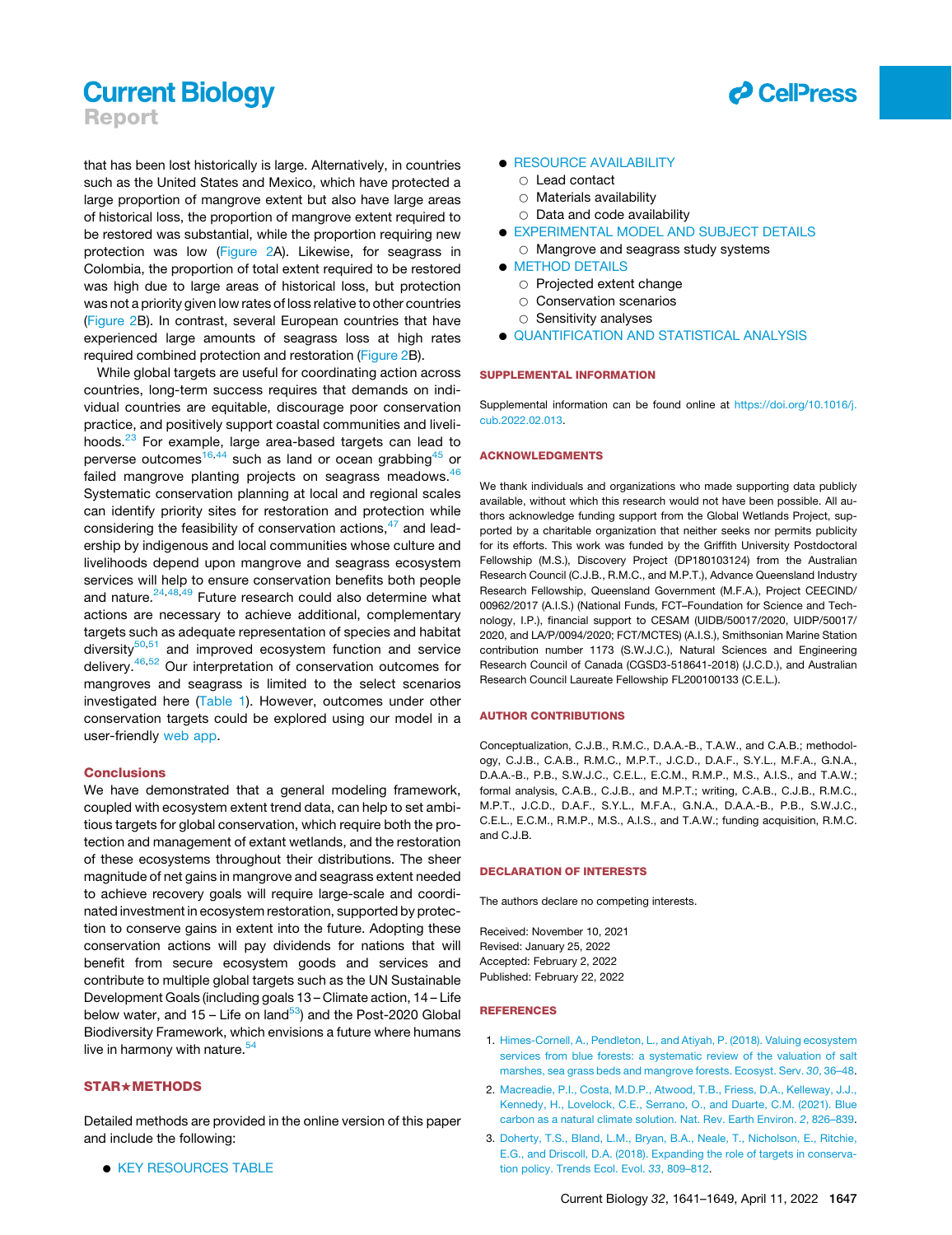# *d* CellPress

- <span id="page-8-0"></span>4. [Johnson, C.N., Balmford, A., Brook, B.W., Buettel, J.C., Galetti, M.,](http://refhub.elsevier.com/S0960-9822(22)00235-4/sref4) [Guangchun, L., and Wilmshurst, J.M. \(2017\). Biodiversity losses and con](http://refhub.elsevier.com/S0960-9822(22)00235-4/sref4)[servation responses in the Anthropocene. Science](http://refhub.elsevier.com/S0960-9822(22)00235-4/sref4) *356*, 270–275.
- <span id="page-8-1"></span>5. Convention on Biological Diversity (2010). The Strategic Plan for Biodiversity 2011-2020 and the Aichi Biodiversity Targets COP 10 Decision X/2. [https://www.cbd.int/decision/cop/?id=12268.](https://www.cbd.int/decision/cop/?id=12268)
- <span id="page-8-2"></span>6. UNFCCC (2015). Paris Agreement. [https://unfccc.int/process-and](https://unfccc.int/process-and-meetings/the-paris-agreement/the-paris-agreement)[meetings/the-paris-agreement/the-paris-agreement](https://unfccc.int/process-and-meetings/the-paris-agreement/the-paris-agreement).
- <span id="page-8-3"></span>7. Díaz, S., Zafra-Calvo, N., Purvis, A., Verburg, P.H., Obura, D., Leadley, P., Chaplin-Kramer, R., De Meester, L., Dulloo, E., Martín-López, B., et al. [\(2020\). Set ambitious goals for biodiversity and sustainability. Science](http://refhub.elsevier.com/S0960-9822(22)00235-4/sref7) *370*[, 411–413.](http://refhub.elsevier.com/S0960-9822(22)00235-4/sref7)
- 8. [Watson, J.E.M., Keith, D.A., Strassburg, B.B.N., Venter, O., Williams, B.,](http://refhub.elsevier.com/S0960-9822(22)00235-4/sref8) [and Nicholson, E. \(2020\). Set a global target for ecosystems. Nature](http://refhub.elsevier.com/S0960-9822(22)00235-4/sref8) *578*[, 360–362.](http://refhub.elsevier.com/S0960-9822(22)00235-4/sref8)
- 9. [Nicholson, E., Watermeyer, K.E., Rowland, J.A., Sato, C.F., Stevenson,](http://refhub.elsevier.com/S0960-9822(22)00235-4/sref9) [S.L., Andrade, A., Brooks, T.M., Burgess, N.D., Cheng, S.T., Grantham,](http://refhub.elsevier.com/S0960-9822(22)00235-4/sref9) [H.S., et al. \(2021\). Scientific foundations for an ecosystem goal, mile](http://refhub.elsevier.com/S0960-9822(22)00235-4/sref9)[stones and indicators for the post-2020 global biodiversity framework.](http://refhub.elsevier.com/S0960-9822(22)00235-4/sref9) [Nat. Ecol. Evol.](http://refhub.elsevier.com/S0960-9822(22)00235-4/sref9) *5*, 1338–1349.
- <span id="page-8-4"></span>10. [Fagan, M.E., Reid, J.L., Holland, M.B., Drew, J.G., and Zahawi, R.A.](http://refhub.elsevier.com/S0960-9822(22)00235-4/sref10) [\(2020\). How feasible are global forest restoration commitments?](http://refhub.elsevier.com/S0960-9822(22)00235-4/sref10) [Conserv. Lett.](http://refhub.elsevier.com/S0960-9822(22)00235-4/sref10) *13*, e12700.
- <span id="page-8-5"></span>11. [Dudley, N., Eufemia, L., Fleckenstein, M., Periago, M.E., Petersen, I., and](http://refhub.elsevier.com/S0960-9822(22)00235-4/sref11) [Timmers, J.F. \(2020\). Grasslands and savannahs in the UN Decade on](http://refhub.elsevier.com/S0960-9822(22)00235-4/sref11) [Ecosystem Restoration. Restor. Ecol.](http://refhub.elsevier.com/S0960-9822(22)00235-4/sref11) *28*, 1313–1317.
- <span id="page-8-6"></span>12. [Nicholson, E., Fulton, E.A., Brooks, T.M., Blanchard, R., Leadley, P.,](http://refhub.elsevier.com/S0960-9822(22)00235-4/sref12) [Metzger, J.P., Mokany, K., Stevenson, S., Wintle, B.A., Woolley, S.N.C.,](http://refhub.elsevier.com/S0960-9822(22)00235-4/sref12) [et al. \(2019\). Scenarios and models to support global conservation targets.](http://refhub.elsevier.com/S0960-9822(22)00235-4/sref12) [Trends Ecol. Evol.](http://refhub.elsevier.com/S0960-9822(22)00235-4/sref12) *34*, 57–68.
- <span id="page-8-7"></span>13. [Green, E.J., Buchanan, G.M., Butchart, S.H.M., Chandler, G.M., Burgess,](http://refhub.elsevier.com/S0960-9822(22)00235-4/sref13) [N.D., Hill, S.L.L., and Gregory, R.D. \(2019\). Relating characteristics of](http://refhub.elsevier.com/S0960-9822(22)00235-4/sref13) [global biodiversity targets to reported progress. Conserv. Biol.](http://refhub.elsevier.com/S0960-9822(22)00235-4/sref13) *33*, [1360–1369.](http://refhub.elsevier.com/S0960-9822(22)00235-4/sref13)
- <span id="page-8-8"></span>14. [Friess, D.A., Yando, E.S., Abuchahla, G.M.O., Adams, J.B., Cannicci, S.,](http://refhub.elsevier.com/S0960-9822(22)00235-4/sref14) [Canty, S.W.J., Cavanaugh, K.C., Connolly, R.M., Cormier, N., Dahdouh-](http://refhub.elsevier.com/S0960-9822(22)00235-4/sref14)[Guebas, F., et al. \(2020\). Mangroves give cause for conservation opti](http://refhub.elsevier.com/S0960-9822(22)00235-4/sref14)[mism, for now. Curr. Biol.](http://refhub.elsevier.com/S0960-9822(22)00235-4/sref14) *30*, R153–R154.
- <span id="page-8-9"></span>15. [Duke, N.C., Meynecke, J.O., Dittmann, S., Ellison, A.M., Anger, K., Berger,](http://refhub.elsevier.com/S0960-9822(22)00235-4/sref15) [U., Cannicci, S., Diele, K., Ewel, K.C., Field, C.D., et al. \(2007\). A world](http://refhub.elsevier.com/S0960-9822(22)00235-4/sref15) [without mangroves? Science](http://refhub.elsevier.com/S0960-9822(22)00235-4/sref15) *317*, 41–42.
- <span id="page-8-10"></span>16. [Friess, D.A., Rogers, K., Lovelock, C.E., Krauss, K.W., Hamilton, S.E., Lee,](http://refhub.elsevier.com/S0960-9822(22)00235-4/sref16) [S.Y., Lucas, R., Primavera, J., Rajkaran, A., and Shi, S. \(2019\). The state of](http://refhub.elsevier.com/S0960-9822(22)00235-4/sref16) [the world's mangrove forests: past, present, and future. Annu. Rev.](http://refhub.elsevier.com/S0960-9822(22)00235-4/sref16) [Environ. Resour.](http://refhub.elsevier.com/S0960-9822(22)00235-4/sref16) *44*, 89–115.
- <span id="page-8-11"></span>17. [Unsworth, R.K.F., McKenzie, L.J., Collier, C.J., Cullen-Unsworth, L.C.,](http://refhub.elsevier.com/S0960-9822(22)00235-4/sref17) Duarte, C.M., Eklö[f, J.S., Jarvis, J.C., Jones, B.L., and Nordlund, L.M.](http://refhub.elsevier.com/S0960-9822(22)00235-4/sref17) [\(2019\). Global challenges for seagrass conservation. Ambio](http://refhub.elsevier.com/S0960-9822(22)00235-4/sref17) *48*, 801–815.
- <span id="page-8-12"></span>18. [Turschwell, M.P., Connolly, R.M., Dunic, J.C., Sievers, M., Buelow, C.A.,](http://refhub.elsevier.com/S0960-9822(22)00235-4/sref18) Pearson, R.M., Tulloch, V.J.D., Côté[, I.M., Unsworth, R.K.F., Collier,](http://refhub.elsevier.com/S0960-9822(22)00235-4/sref18) [C.J., and Brown, C.J. \(2021\). Anthropogenic pressures and life history pre](http://refhub.elsevier.com/S0960-9822(22)00235-4/sref18)[dict trajectories of seagrass meadow extent at a global scale. Proc. Natl.](http://refhub.elsevier.com/S0960-9822(22)00235-4/sref18) [Acad. Sci. USA](http://refhub.elsevier.com/S0960-9822(22)00235-4/sref18) *118*, e2110802118.
- <span id="page-8-13"></span>19. [Adame, M.F., Connolly, R.M., Turschwell, M.P., Lovelock, C.E., Fatoyinbo,](http://refhub.elsevier.com/S0960-9822(22)00235-4/sref19) [T., Lagomasino, D., Goldberg, L.A., Holdorf, J., Friess, D.A., Sasmito, S.D.,](http://refhub.elsevier.com/S0960-9822(22)00235-4/sref19) [et al. \(2021\). Future carbon emissions from global mangrove forest loss.](http://refhub.elsevier.com/S0960-9822(22)00235-4/sref19) [Glob. Change Biol.](http://refhub.elsevier.com/S0960-9822(22)00235-4/sref19) *27*, 2856–2866.
- 20. [Atwood, T.B., Connolly, R.M., Almahasheer, H., Carnell, P.E., Duarte,](http://refhub.elsevier.com/S0960-9822(22)00235-4/sref20) [C.M., Lewis, C.J.E., Irigoien, X., Kelleway, J.J., Lavery, P.S., Macreadie,](http://refhub.elsevier.com/S0960-9822(22)00235-4/sref20) [P.I., et al. \(2017\). Global patterns in mangrove soil carbon stocks and los](http://refhub.elsevier.com/S0960-9822(22)00235-4/sref20)[ses. Nat. Clim. Chang.](http://refhub.elsevier.com/S0960-9822(22)00235-4/sref20) *7*, 523–527.
- 21. [Stankovic, M., Ambo-Rappe, R., Carly, F., Dangan-Galon, F., Fortes,](http://refhub.elsevier.com/S0960-9822(22)00235-4/sref21) [M.D., Hossain, M.S., Kiswara, W., Van Luong, C., Minh-Thu, P., Mishra,](http://refhub.elsevier.com/S0960-9822(22)00235-4/sref21) [A.K., et al. \(2021\). Quantification of blue carbon in seagrass ecosystems](http://refhub.elsevier.com/S0960-9822(22)00235-4/sref21)

[of Southeast Asia and their potential for climate change mitigation. Sci.](http://refhub.elsevier.com/S0960-9822(22)00235-4/sref21) [Total Environ.](http://refhub.elsevier.com/S0960-9822(22)00235-4/sref21) *783*, 146858.

- <span id="page-8-14"></span>22. [Whitfield, A.K. \(2017\). The role of seagrass meadows, mangrove forests,](http://refhub.elsevier.com/S0960-9822(22)00235-4/sref22) [salt marshes and reed beds as nursery areas and food sources for fishes](http://refhub.elsevier.com/S0960-9822(22)00235-4/sref22) [in estuaries. Rev. Fish Biol. Fish.](http://refhub.elsevier.com/S0960-9822(22)00235-4/sref22) *27*, 75–100.
- <span id="page-8-15"></span>23. Schleicher, J., Zaehringer, J.G., Fastré, C., Vira, B., Visconti, P., and [Sandbrook, C. \(2019\). Protecting half of the planet could directly affect](http://refhub.elsevier.com/S0960-9822(22)00235-4/sref25) [over one billion people. Nat. Sustain.](http://refhub.elsevier.com/S0960-9822(22)00235-4/sref25) *2*, 1094–1096.
- <span id="page-8-16"></span>24. Reyes-García, V., Fernández-Llamazares, Á[., Aumeeruddy-Thomas, Y.,](http://refhub.elsevier.com/S0960-9822(22)00235-4/sref26) Benyei, P., Bussmann, R.W., Diamond, S.K., García-Del-Amo, D., Guadilla-Sá[ez, S., Hanazaki, N., Kosoy, N., et al. \(2022\). Recognizing](http://refhub.elsevier.com/S0960-9822(22)00235-4/sref26) [Indigenous peoples' and local communities' rights and agency in the](http://refhub.elsevier.com/S0960-9822(22)00235-4/sref26) [post-2020 Biodiversity Agenda. Ambio](http://refhub.elsevier.com/S0960-9822(22)00235-4/sref26) *51*, 84–92.
- <span id="page-8-27"></span>25. [Bunting, P., Rosenqvist, A., Lucas, R.M., Rebelo, L.M., Hilarides, L.,](http://refhub.elsevier.com/S0960-9822(22)00235-4/sref23) [Thomas, N., Hardy, A., Itoh, T., Shimada, M., and Finlayson, C.M.](http://refhub.elsevier.com/S0960-9822(22)00235-4/sref23) [\(2018\). The global mangrove watch - a new 2010 global baseline of](http://refhub.elsevier.com/S0960-9822(22)00235-4/sref23) [mangrove extent. Remote Sens.](http://refhub.elsevier.com/S0960-9822(22)00235-4/sref23) *10*, 1669.
- <span id="page-8-28"></span>26. Dunic, J.C., Brown, C.J., Connolly, R.M., Turschwell, M.P., and Côté, I.M. [\(2021\). Long-term declines and recovery of meadow area across the](http://refhub.elsevier.com/S0960-9822(22)00235-4/sref24) [world's seagrass bioregions. Glob. Change Biol.](http://refhub.elsevier.com/S0960-9822(22)00235-4/sref24) *27*, 4096–4109.
- <span id="page-8-31"></span><span id="page-8-30"></span><span id="page-8-29"></span>27. Campaign for Nature (2021). G7 Leaders Agree to Historic 'Nature Compact': Set comprehensive biodiversity targets, commit to protecting at least 30% of lands and seas. [https://www.campaignfornature.org/](https://www.campaignfornature.org/g7-nations-agree-to-historic-nature-compact) [g7-nations-agree-to-historic-nature-compact](https://www.campaignfornature.org/g7-nations-agree-to-historic-nature-compact).
- 28. Nature Needs Half (2021). Nature Needs Half. [https://natureneedshalf.](https://natureneedshalf.org/) [org/](https://natureneedshalf.org/).
- <span id="page-8-33"></span>29. [Duarte, C.M., Agusti, S., Barbier, E., Britten, G.L., Castilla, J.C., Gattuso,](http://refhub.elsevier.com/S0960-9822(22)00235-4/sref39) [J.P., Fulweiler, R.W., Hughes, T.P., Knowlton, N., Lovelock, C.E., et al.](http://refhub.elsevier.com/S0960-9822(22)00235-4/sref39) [\(2020\). Rebuilding marine life. Nature](http://refhub.elsevier.com/S0960-9822(22)00235-4/sref39) *580*, 39–51.
- <span id="page-8-17"></span>30. UN (2019). Resolution 73/284: United Nations Decade on Ecosystem Restoration (2021–2030). [https://undocs.org/A/RES/73/284.](https://undocs.org/A/RES/73/284)
- <span id="page-8-18"></span>31. WWF (2020). The Bezos Earth Fund & WWF: investment in community and climate. [https://www.worldwildlife.org/pages/the-bezos-earth-fund-wwf](https://www.worldwildlife.org/pages/the-bezos-earth-fund-wwf-investment-in-community-and-climate)[investment-in-community-and-climate.](https://www.worldwildlife.org/pages/the-bezos-earth-fund-wwf-investment-in-community-and-climate)
- <span id="page-8-19"></span>32. WWF (2021). Seagrass Restoration Project. [https://www.wwf.org.uk/](https://www.wwf.org.uk/success-stories/seagrass-restoration-project) [success-stories/seagrass-restoration-project.](https://www.wwf.org.uk/success-stories/seagrass-restoration-project)
- <span id="page-8-20"></span>33. Worthington, T., and Spalding, M. (2018). Mangrove Restoration Potential: A Global Map Highlighting a Critical Opportunity. [https://doi.org/10.](https://doi.org/10.17863/CAM.39153) [17863/CAM.39153.](https://doi.org/10.17863/CAM.39153)
- <span id="page-8-21"></span>34. [Zeng, Y., Friess, D.A., Sarira, T.V., Siman, K., and Koh, L.P. \(2021\). Global](http://refhub.elsevier.com/S0960-9822(22)00235-4/sref31) [potential and limits of mangrove blue carbon for climate change mitiga](http://refhub.elsevier.com/S0960-9822(22)00235-4/sref31)tion. Curr. Biol. *31*[, 1737–1743.e3.](http://refhub.elsevier.com/S0960-9822(22)00235-4/sref31)
- <span id="page-8-22"></span>35. [Carnell, P.E., Palacios, M.M., Waryszak, P., Trevathan-Tackett, S.M.,](http://refhub.elsevier.com/S0960-9822(22)00235-4/sref32) [Masque, P., and Macreadie, P.I. \(2022\). Blue carbon drawdown by](http://refhub.elsevier.com/S0960-9822(22)00235-4/sref32) [restored mangrove forests improves with age. J. Environ. Manage.](http://refhub.elsevier.com/S0960-9822(22)00235-4/sref32) *306*, [114301.](http://refhub.elsevier.com/S0960-9822(22)00235-4/sref32)
- <span id="page-8-23"></span>36. [Saunders, M.I., Leon, J., Phinn, S.R., Callaghan, D.P., O'Brien, K.R.,](http://refhub.elsevier.com/S0960-9822(22)00235-4/sref33) [Roelfsema, C.M., Lovelock, C.E., Lyons, M.B., and Mumby, P.J. \(2013\).](http://refhub.elsevier.com/S0960-9822(22)00235-4/sref33) [Coastal retreat and improved water quality mitigate losses of seagrass](http://refhub.elsevier.com/S0960-9822(22)00235-4/sref33) [from sea level rise. Glob. Change Biol.](http://refhub.elsevier.com/S0960-9822(22)00235-4/sref33) *19*, 2569–2583.
- <span id="page-8-24"></span>37. [Schuerch, M., Spencer, T., Temmerman, S., Kirwan, M.L., Wolff, C.,](http://refhub.elsevier.com/S0960-9822(22)00235-4/sref34) [Lincke, D., McOwen, C.J., Pickering, M.D., Reef, R., Vafeidis, A.T., et al.](http://refhub.elsevier.com/S0960-9822(22)00235-4/sref34) [\(2018\). Future response of global coastal wetlands to sea-level rise.](http://refhub.elsevier.com/S0960-9822(22)00235-4/sref34) Nature *561*[, 231–234.](http://refhub.elsevier.com/S0960-9822(22)00235-4/sref34)
- <span id="page-8-25"></span>38. [Sippo, J.Z., Lovelock, C.E., Santos, I.R., Sanders, C.J., and Maher, D.T.](http://refhub.elsevier.com/S0960-9822(22)00235-4/sref35) [\(2018\). Mangrove mortality in a changing climate: an overview. Estuar.](http://refhub.elsevier.com/S0960-9822(22)00235-4/sref35) [Coast. Shelf Sci.](http://refhub.elsevier.com/S0960-9822(22)00235-4/sref35) *215*, 241–249.
- <span id="page-8-26"></span>39. [Borchert, S.M., Osland, M.J., Enwright, N.M., and Griffith, K.T. \(2018\).](http://refhub.elsevier.com/S0960-9822(22)00235-4/sref36) [Coastal wetland adaptation to sea level rise: quantifying potential for land](http://refhub.elsevier.com/S0960-9822(22)00235-4/sref36)[ward migration and coastal squeeze. J. Appl. Ecol.](http://refhub.elsevier.com/S0960-9822(22)00235-4/sref36) *55*, 2876–2887.
- <span id="page-8-32"></span>40. Nicholas, H. (2021). Indonesia renews peat restoration bid to include mangroves, but hurdles abound. Mongabay. [https://news.mongabay.com/](https://news.mongabay.com/2021/01/indonesia-renews-peatland-mangrove-restoration-agency-brgm/) [2021/01/indonesia-renews-peatland-mangrove-restoration-agency-brgm/](https://news.mongabay.com/2021/01/indonesia-renews-peatland-mangrove-restoration-agency-brgm/).

### **Current Biology** Report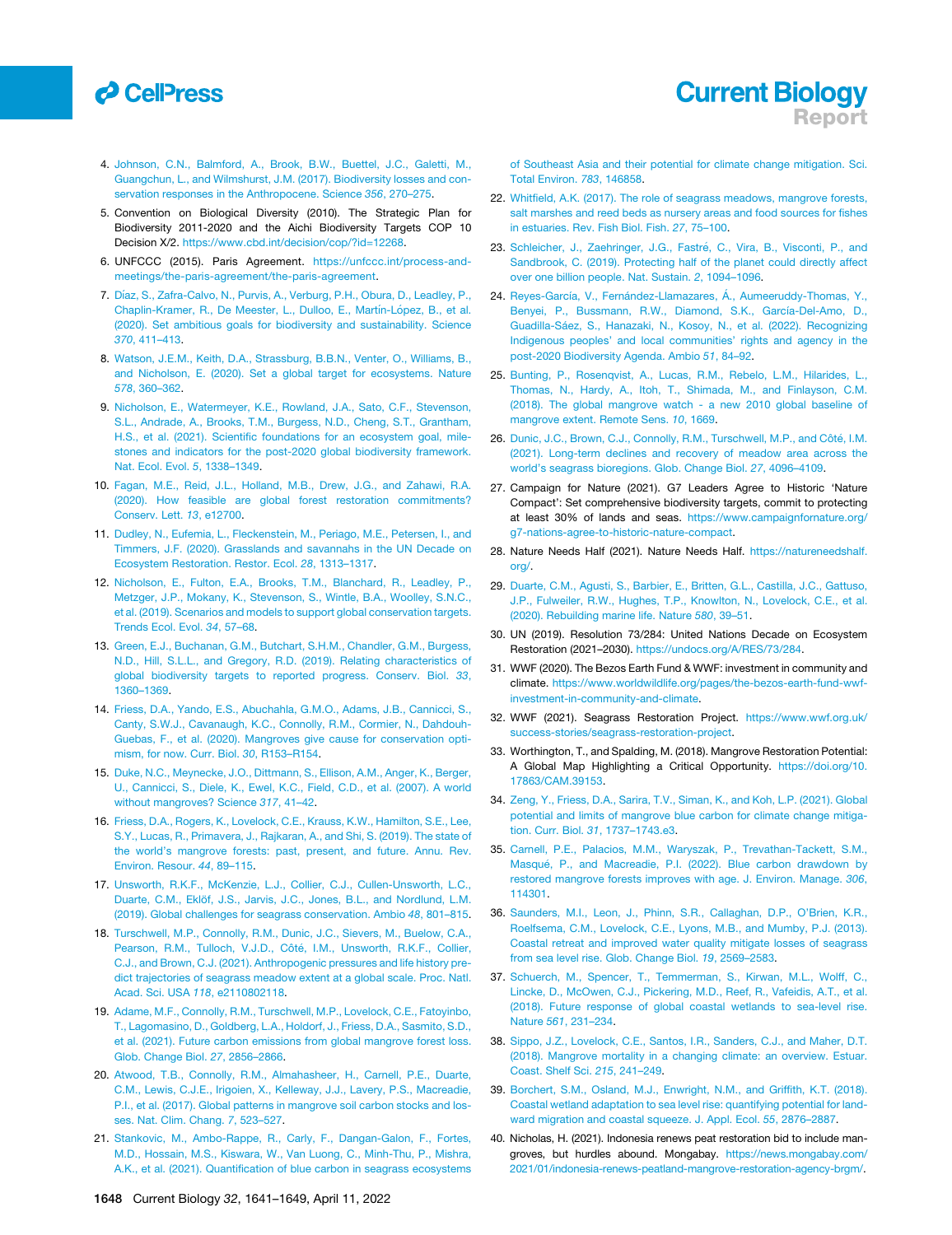Report

- <span id="page-9-0"></span>41. [Orth, R.J., Lefcheck, J.S., McGlathery, K.S., Aoki, L., Luckenbach, M.W.,](http://refhub.elsevier.com/S0960-9822(22)00235-4/sref38) [Moore, K.A., Oreska, M.P.J., Snyder, R., Wilcox, D.J., and Lusk, B. \(2020\).](http://refhub.elsevier.com/S0960-9822(22)00235-4/sref38) [Restoration of seagrass habitat leads to rapid recovery of coastal](http://refhub.elsevier.com/S0960-9822(22)00235-4/sref38) [ecosystem services. Sci. Adv.](http://refhub.elsevier.com/S0960-9822(22)00235-4/sref38) *6*, eabc6434.
- 42. [Saunders, M.I., Doropoulos, C., Bayraktarov, E., Babcock, R.C., Gorman,](http://refhub.elsevier.com/S0960-9822(22)00235-4/sref40) [D., Eger, A.M., Vozzo, M.L., Gillies, C.L., Vanderklift, M.A., Steven, A.D.L.,](http://refhub.elsevier.com/S0960-9822(22)00235-4/sref40) [et al. \(2020\). Bright spots in coastal marine ecosystem restoration. Curr.](http://refhub.elsevier.com/S0960-9822(22)00235-4/sref40) Biol. *30*[, R1500–R1510](http://refhub.elsevier.com/S0960-9822(22)00235-4/sref40).
- 43. [McAfee, D., Costanza, R., and Connell, S.D. \(2021\). Valuing marine resto](http://refhub.elsevier.com/S0960-9822(22)00235-4/sref41)[ration beyond the 'too small and too expensive'. Trends Ecol. Evol.](http://refhub.elsevier.com/S0960-9822(22)00235-4/sref41) *36*, [968–971](http://refhub.elsevier.com/S0960-9822(22)00235-4/sref41).
- <span id="page-9-1"></span>44. [Barnes, M.D., Glew, L., Wyborn, C., and Craigie, I.D. \(2018\). Prevent per](http://refhub.elsevier.com/S0960-9822(22)00235-4/sref42)[verse outcomes from global protected area policy. Nat. Ecol. Evol.](http://refhub.elsevier.com/S0960-9822(22)00235-4/sref42) *2*, [759–762](http://refhub.elsevier.com/S0960-9822(22)00235-4/sref42).
- <span id="page-9-2"></span>45. [Aburto, J.A., Gaymer, C.F., and Govan, H. \(2020\). A large-scale marine](http://refhub.elsevier.com/S0960-9822(22)00235-4/sref43) [protected area for the sea of Rapa Nui: from ocean grabbing to legitimacy.](http://refhub.elsevier.com/S0960-9822(22)00235-4/sref43) [Ocean Coast. Manage.](http://refhub.elsevier.com/S0960-9822(22)00235-4/sref43) *198*, 105327.
- <span id="page-9-3"></span>46. [Lee, S.Y., Hamilton, S., Barbier, E.B., Primavera, J., and Lewis, R.R., 3rd.](http://refhub.elsevier.com/S0960-9822(22)00235-4/sref44) [\(2019\). Better restoration policies are needed to conserve mangrove eco](http://refhub.elsevier.com/S0960-9822(22)00235-4/sref44)[systems. Nat. Ecol. Evol.](http://refhub.elsevier.com/S0960-9822(22)00235-4/sref44) *3*, 870–872.
- <span id="page-9-4"></span>47. [Wolff, S., Schrammeijer, E.A., Schulp, C.J.E., and Verburg, P.H. \(2018\).](http://refhub.elsevier.com/S0960-9822(22)00235-4/sref45) [Meeting global land restoration and protection targets: what would the](http://refhub.elsevier.com/S0960-9822(22)00235-4/sref45) [world look like in 2050? Glob. Environ. Change](http://refhub.elsevier.com/S0960-9822(22)00235-4/sref45) *52*, 259–272.
- <span id="page-9-5"></span>48. [Christie, P., Bennett, N.J., Gray, N.J., Aulani Wilhelm, T., Lewis, N., Parks,](http://refhub.elsevier.com/S0960-9822(22)00235-4/sref46) [J., Ban, N.C., Gruby, R.L., Gordon, L., Day, J., et al. \(2017\). Why people](http://refhub.elsevier.com/S0960-9822(22)00235-4/sref46) [matter in ocean governance: incorporating human dimensions into](http://refhub.elsevier.com/S0960-9822(22)00235-4/sref46) [large-scale marine protected areas. Mar. Policy](http://refhub.elsevier.com/S0960-9822(22)00235-4/sref46) *84*, 273–284.
- <span id="page-9-6"></span>49. Ferná[ndez-Manjarr](http://refhub.elsevier.com/S0960-9822(22)00235-4/sref47)é[s, J.F., Roturier, S., and Bilhaut, A.G. \(2018\). The](http://refhub.elsevier.com/S0960-9822(22)00235-4/sref47) [emergence of the social-ecological restoration concept. Restor. Ecol.](http://refhub.elsevier.com/S0960-9822(22)00235-4/sref47) *26*[, 404–410](http://refhub.elsevier.com/S0960-9822(22)00235-4/sref47).
- <span id="page-9-7"></span>50. [Chauvenet, A.L.M., Watson, J.E.M., Adams, V.M., Di Marco, M., Venter,](http://refhub.elsevier.com/S0960-9822(22)00235-4/sref48) [O., Davis, K.J., Mappin, B., Klein, C.J., Kuempel, C.D., and Possingham,](http://refhub.elsevier.com/S0960-9822(22)00235-4/sref48) [H.P. \(2020\). To achieve big wins for terrestrial conservation, prioritize pro](http://refhub.elsevier.com/S0960-9822(22)00235-4/sref48)[tection of ecoregions closest to meeting targets. One Earth](http://refhub.elsevier.com/S0960-9822(22)00235-4/sref48) *2*, 479–486.
- <span id="page-9-8"></span>51. [Strassburg, B.B.N., Iribarrem, A., Beyer, H.L., Cordeiro, C.L., Crouzeilles,](http://refhub.elsevier.com/S0960-9822(22)00235-4/sref49) [R., Jakovac, C.C., Braga Junqueira, A., Lacerda, E., Latawiec, A.E.,](http://refhub.elsevier.com/S0960-9822(22)00235-4/sref49) [Balmford, A., et al. \(2020\). Global priority areas for ecosystem restoration.](http://refhub.elsevier.com/S0960-9822(22)00235-4/sref49) Nature *586*[, 724–729.](http://refhub.elsevier.com/S0960-9822(22)00235-4/sref49)
- <span id="page-9-9"></span>52. Lovelock, C.E., Adame, M.F., Butler, D.W., Kelleway, J.J., Dittmann, S., Fest, B., King, K.J., Macreadie, P.I., Mitchell, K., Newnham, M., et al. (2022). Modeled approaches to estimating blue carbon accumulation with mangrove restoration to support a blue carbon accounting method for Australia. Limnol. Oceanogr. Published online January 11, 2022. [https://doi.org/10.1002/lno.12014.](https://doi.org/10.1002/lno.12014)
- <span id="page-9-10"></span>53. UN (2015). Sustainable Development Goals. <https://sdgs.un.org/goals>.
- <span id="page-9-11"></span>54. CBD (2021). First draft of the post-2020 global biodiversity framework. [https://www.cbd.int/doc/c/abb5/591f/2e46096d3f0330b08ce87a45/](https://www.cbd.int/doc/c/abb5/591f/2e46096d3f0330b08ce87a45/wg2020-03-03-en.pdf) [wg2020-03-03-en.pdf.](https://www.cbd.int/doc/c/abb5/591f/2e46096d3f0330b08ce87a45/wg2020-03-03-en.pdf)
- <span id="page-9-17"></span>55. UNEP-WCMC; IUCN (2021). Protected Planet: The World Database on Protected Areas (WDPA). <https://www.protectedplanet.net/en>.
- <span id="page-9-18"></span>56. Flanders Marine Institute (2020). The intersect of the Exclusive Economic Zones and IHO sea areas, version 4. [https://www.marineregions.org/.](https://www.marineregions.org/)
- <span id="page-9-13"></span>57. [Goldberg, L., Lagomasino, D., Thomas, N., and Fatoyinbo, T. \(2020\).](http://refhub.elsevier.com/S0960-9822(22)00235-4/sref57) [Global declines in human-driven mangrove loss. Glob. Change Biol.](http://refhub.elsevier.com/S0960-9822(22)00235-4/sref57) *26*, [5844–5855](http://refhub.elsevier.com/S0960-9822(22)00235-4/sref57).
- <span id="page-9-19"></span>58. [R Core Team \(2018\). R: A language and environment for statistical](http://refhub.elsevier.com/S0960-9822(22)00235-4/sref58) [computing \(R Foundation for Statistical Computing\).](http://refhub.elsevier.com/S0960-9822(22)00235-4/sref58)



- <span id="page-9-20"></span>59. ESRI (2018). ArcGIS Pro. [https://www.esri.com/en-us/arcgis/products/](https://www.esri.com/en-us/arcgis/products/arcgis-pro/overview) [arcgis-pro/overview.](https://www.esri.com/en-us/arcgis/products/arcgis-pro/overview)
- <span id="page-9-21"></span>60. Pebesma, E.J., and Bivand, R.S. (2005). Classes and methods for spatial data in R. <https://cran.r-project.org/doc/Rnews/>.
- <span id="page-9-22"></span>61. [Bivand, R.S., Pebesma, E.J., and Gomez-Rubio, V. \(2013\). Applied Spatial](http://refhub.elsevier.com/S0960-9822(22)00235-4/sref61) [Data Analysis with R, Second Edition \(Springer\)](http://refhub.elsevier.com/S0960-9822(22)00235-4/sref61).
- <span id="page-9-23"></span>62. [Pebesma, E. \(2018\). Simple features for R: standardized support for](http://refhub.elsevier.com/S0960-9822(22)00235-4/sref62) [spatial vector data. R. J.](http://refhub.elsevier.com/S0960-9822(22)00235-4/sref62) *10*, 439–446.
- <span id="page-9-24"></span>63. Hijmans, R.J. (2020). raster: Geographic Data Analysis and Modeling. R package version 3.3-7. [https://cran.r-project.org/web/packages/raster/](https://cran.r-project.org/web/packages/raster/index.html) [index.html](https://cran.r-project.org/web/packages/raster/index.html).
- <span id="page-9-25"></span>64. [Microsoft, and Weston, S. \(2019\). doParallel: Foreach Parallel Adaptor for](http://refhub.elsevier.com/S0960-9822(22)00235-4/sref64) [the ''parallel'' Package. R package version 1.0.15](http://refhub.elsevier.com/S0960-9822(22)00235-4/sref64).
- <span id="page-9-26"></span>65. [Microsoft, and Weston, S. \(2019\). foreach: Provides Foreach Looping](http://refhub.elsevier.com/S0960-9822(22)00235-4/sref65) [Construct. R package version 1.4.7](http://refhub.elsevier.com/S0960-9822(22)00235-4/sref65).
- <span id="page-9-12"></span>66. [Worthington, T.A., Andradi-Brown, D.A., Bhargava, R., Buelow, C.,](http://refhub.elsevier.com/S0960-9822(22)00235-4/sref66) [Bunting, P., Duncan, C., Fatoyinbo, L., Friess, D.A., Goldberg, L.,](http://refhub.elsevier.com/S0960-9822(22)00235-4/sref66) [Hilarides, L., et al. \(2020\). Harnessing big data to support the conservation](http://refhub.elsevier.com/S0960-9822(22)00235-4/sref66) [and rehabilitation of mangrove forests globally. One Earth](http://refhub.elsevier.com/S0960-9822(22)00235-4/sref66) *2*, 429–443.
- <span id="page-9-14"></span>67. Spalding, M., Fox, H., Allen, G., Davidson, N., Ferdaña, Z., Finlayson, M., [Halpern, B., Jorge, M., Lombana, A., Lourie, S., et al. \(2007\). Marine ecor](http://refhub.elsevier.com/S0960-9822(22)00235-4/sref67)[egions of the world: a bioregionalisation of coastal and shelf areas.](http://refhub.elsevier.com/S0960-9822(22)00235-4/sref67) [Bioscience](http://refhub.elsevier.com/S0960-9822(22)00235-4/sref67) *57*, 573–583.
- <span id="page-9-15"></span>68. UNEP-WCMC, and Short, F.T. (2017). Global distribution of seagrasses (version 6.0). Sixth update to the data layer used in Green and Short (2003). [https://doi.org/10.34892/x6r3-d211.](https://doi.org/10.34892/x6r3-d211)
- 69. [Assis, J., Fragkopoulou, E., Frade, D., Neiva, J., Oliveira, A., Abecasis, D.,](http://refhub.elsevier.com/S0960-9822(22)00235-4/sref69) Faugeron, S., and Serrã[o, E.A. \(2020\). A fine-tuned global distribution da](http://refhub.elsevier.com/S0960-9822(22)00235-4/sref69)[taset of marine forests. Sci. Data](http://refhub.elsevier.com/S0960-9822(22)00235-4/sref69) *7*, 119.
- 70. [McKenzie, L.J., Nordlund, L.M., Jones, B.L., Cullen-Unsworth, L.C.,](http://refhub.elsevier.com/S0960-9822(22)00235-4/sref70) [Roelfsema, C., and Unsworth, R.K.F. \(2020\). The global distribution of sea](http://refhub.elsevier.com/S0960-9822(22)00235-4/sref70)[grass meadows. Environ. Res. Lett.](http://refhub.elsevier.com/S0960-9822(22)00235-4/sref70) *15*, 074041.
- <span id="page-9-16"></span>71. [Waycott, M., Duarte, C.M., Carruthers, T.J.B., Orth, R.J., Dennison, W.C.,](http://refhub.elsevier.com/S0960-9822(22)00235-4/sref71) [Olyarnik, S., Calladine, A., Fourqurean, J.W., Heck, K.L., Jr., Hughes, A.R.,](http://refhub.elsevier.com/S0960-9822(22)00235-4/sref71) [et al. \(2009\). Accelerating loss of seagrasses across the globe threatens](http://refhub.elsevier.com/S0960-9822(22)00235-4/sref71) [coastal ecosystems. Proc. Natl. Acad. Sci. USA](http://refhub.elsevier.com/S0960-9822(22)00235-4/sref71) *106*, 12377–12381.
- <span id="page-9-27"></span>72. [Breininger, D.R., Nichols, J.D., Duncan, B.W., Stolen, E.D., Carter, G.M.,](http://refhub.elsevier.com/S0960-9822(22)00235-4/sref72) [Hunt, D.K., and Drese, J.H. \(2010\). Multistate modeling of habitat dy](http://refhub.elsevier.com/S0960-9822(22)00235-4/sref72)[namics: factors affecting Florida scrub transition probabilities. Ecology](http://refhub.elsevier.com/S0960-9822(22)00235-4/sref72) *91*[, 3354–3364.](http://refhub.elsevier.com/S0960-9822(22)00235-4/sref72)
- <span id="page-9-29"></span><span id="page-9-28"></span>73. [Lewis, R.R. \(2005\). Ecological engineering for successful management](http://refhub.elsevier.com/S0960-9822(22)00235-4/sref73) [and restoration of mangrove forests. Ecol. Eng.](http://refhub.elsevier.com/S0960-9822(22)00235-4/sref73) *24*, 403–418.
- 74. van Katwijk, M.M., Thorhaug, A., Marbà, N., Orth, R.J., Duarte, C.M., [Kendrick, G.A., Althuizen, I.H.J., Balestri, E., Bernard, G., Cambridge,](http://refhub.elsevier.com/S0960-9822(22)00235-4/sref74) [M.L., et al. \(2016\). Global analysis of seagrass restoration: the importance](http://refhub.elsevier.com/S0960-9822(22)00235-4/sref74) [of large-scale planting. J. Appl. Ecol.](http://refhub.elsevier.com/S0960-9822(22)00235-4/sref74) *53*, 567–578.
- <span id="page-9-31"></span><span id="page-9-30"></span>75. [Possingham, H.P., Bode, M., and Klein, C.J. \(2015\). Optimal conservation](http://refhub.elsevier.com/S0960-9822(22)00235-4/sref75) [outcomes require both restoration and protection. PLoS Biol.](http://refhub.elsevier.com/S0960-9822(22)00235-4/sref75) *13*, e1002052
- <span id="page-9-32"></span>76. [Adams, V.M., Iacona, G.D., and Possingham, H.P. \(2019\). Weighing the](http://refhub.elsevier.com/S0960-9822(22)00235-4/sref76) [benefits of expanding protected areas versus managing existing ones.](http://refhub.elsevier.com/S0960-9822(22)00235-4/sref76) [Nat. Sustain.](http://refhub.elsevier.com/S0960-9822(22)00235-4/sref76) *2*, 404–411.
- 77. [Kuempel, C.D., Chauvenet, A.L.M., Possingham, H.P., and Adams, V.M.](http://refhub.elsevier.com/S0960-9822(22)00235-4/sref77) [\(2020\). Evidence-based guidelines for prioritizing investments to meet in](http://refhub.elsevier.com/S0960-9822(22)00235-4/sref77)[ternational conservation objectives. One Earth](http://refhub.elsevier.com/S0960-9822(22)00235-4/sref77) *2*, 55–63.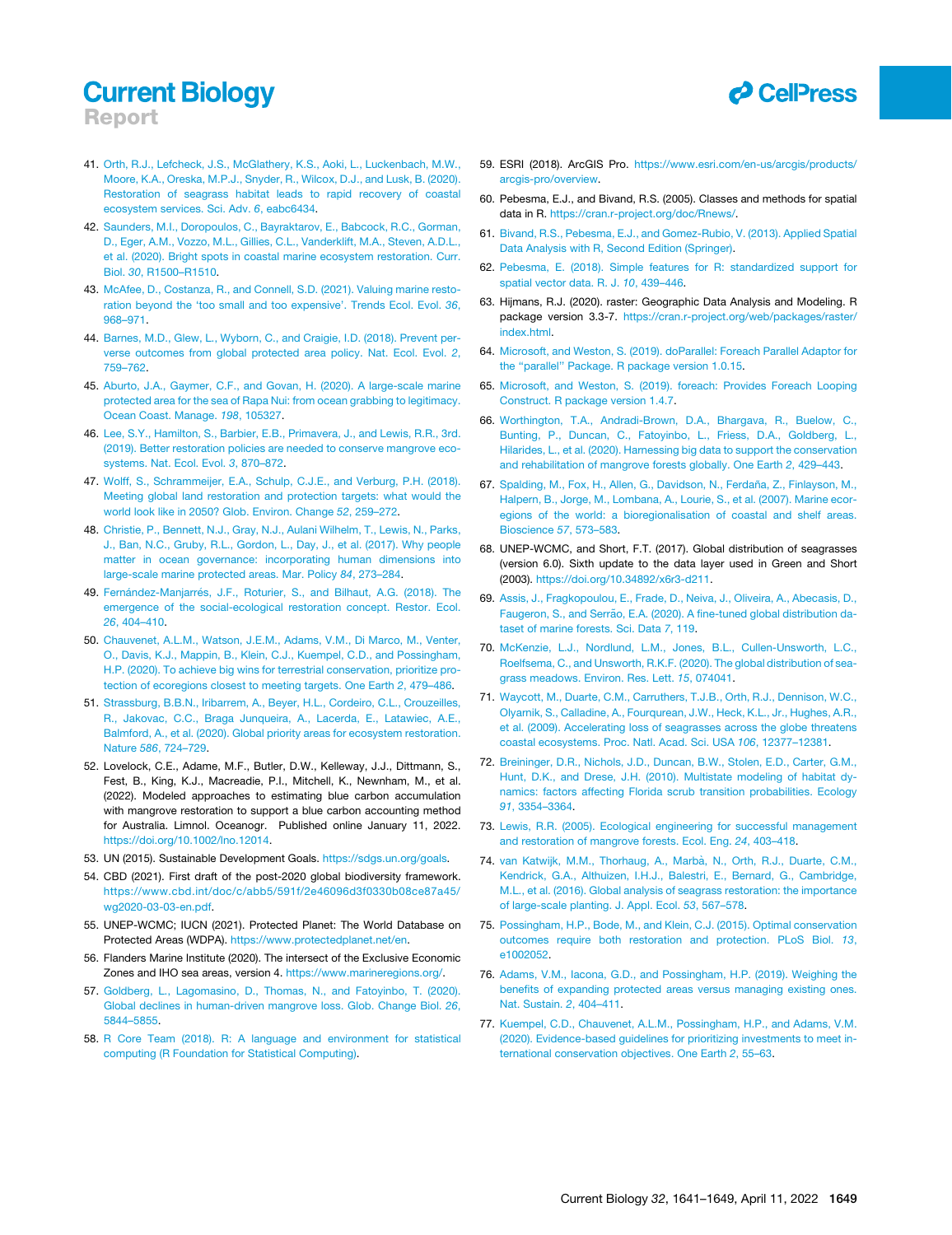



#### <span id="page-10-0"></span>**STAR★METHODS**

#### <span id="page-10-1"></span>KEY RESOURCES TABLE

| <b>REAGENT or RESOURCE</b>                                                                          | <b>SOURCE</b> | <b>IDENTIFIER</b>                                                   |
|-----------------------------------------------------------------------------------------------------|---------------|---------------------------------------------------------------------|
| Deposited data                                                                                      |               |                                                                     |
| Global mangrove extent and rates of expansion                                                       | 25            | https://doi.org/10.3390/rs10101669                                  |
| Seagrass meadow extent and rates of expansion/loss                                                  | 26            | https://doi.org/10.1111/gcb.15684                                   |
| World Database on Protected Areas                                                                   | 55            | https://www.protectedplanet.net/en                                  |
| Country land and exclusive economic zone (EEZ)<br>boundaries                                        | 56            | https://doi.org/10.14284/403                                        |
| Rates of mangrove loss (2010-2016) by natural and<br>anthropogenic drivers for individual countries | 57            | https://doi.org/10.1111/gcb.15275                                   |
| Data and code from this study                                                                       | This study    | https://doi.org/10.5281/zenodo.5889512                              |
| Software and algorithms                                                                             |               |                                                                     |
| R                                                                                                   | 58            | https://www.r-project.org/                                          |
| ArcGIS Pro                                                                                          | 59            | https://www.esri.com/en-us/arcgis/products/<br>arcgis-pro/resources |
| R package 'sp'                                                                                      | 60,61         | https://cran.r-project.org/web/packages/sp                          |
| R package 'sf'                                                                                      | 62            | https://cran.r-project.org/web/packages/sf                          |
| R package 'raster'                                                                                  | 63            | https://cran.r-project.org/web/packages/raster                      |
| R package 'doParallel'                                                                              | 64            | https://cran.r-project.org/web/packages/doParallel                  |
| R package 'foreach'                                                                                 | 65            | https://cran.r-project.org/web/packages/foreach                     |

#### RESOURCE AVAILABILITY

#### Lead contact

Further information and requests for resources and reagents should be directed to and will be fulfilled by Lead Contact, Christina A. Buelow ([c.buelow@griffith.edu.au\)](mailto:c.buelow@griffith.edu.au).

#### Materials availability

This study did not generate unique reagents.

#### <span id="page-10-2"></span>Data and code availability

Original code has been archived at Zenodo and the DOI is listed in the [key resources table.](#page-10-1) All data used in the analyses are publicly available and are linked to in the [key resources table.](#page-10-1) Any additional information required to reanalyze the data reported in this paper is available from the lead contact upon request.

#### <span id="page-10-3"></span>EXPERIMENTAL MODEL AND SUBJECT DETAILS

#### Mangrove and seagrass study systems

Mangrove ecosystems have been mapped extensively via satellite remote sensing, allowing for accurate estimates of extent and change.<sup>[66](#page-9-12)</sup> We quantified the current and deforested extent of mangrove forests and rates of expansion in each country using the most accurate available data on global mangrove distribution from 1996-2016.<sup>[25](#page-8-27)</sup> To estimate rates of mangrove loss, we used global data that attributes loss to natural and anthropogenic drivers (i.e., erosion, human settlement, extreme weather events, commodities, and non-productive conversion (i.e., mangrove loss within a 5.5km radius of human settlements and roads).<sup>[57](#page-9-13)</sup> Data layers of extent and expansion<sup>[25](#page-8-27)</sup> were not spatially congruent with the layer of loss; $^{57}$  for countries with missing data, we used average rates of loss to each driver calculated for their respective marine province(s). <sup>[67](#page-9-14)</sup>

While globally comprehensive datasets on seagrass distribution exist, 68-70 there are no corresponding time-series. Therefore, extent change could not be estimated globally. Instead, we modeled seagrass conservation scenarios at 349 sites where rates of expansion and loss have been estimated for the decade 2000-2010 from a time-series of seagrass area observations beginning as early as 1879.<sup>18[,26](#page-8-28),[71](#page-9-16)</sup> We chose to use trends estimated for 2000-2010 because it was the most recent decade with the greatest global coverage of sites.<sup>[26](#page-8-28)</sup> Site-level results were aggregated by country to evaluate national trends in seagrass extent change over time.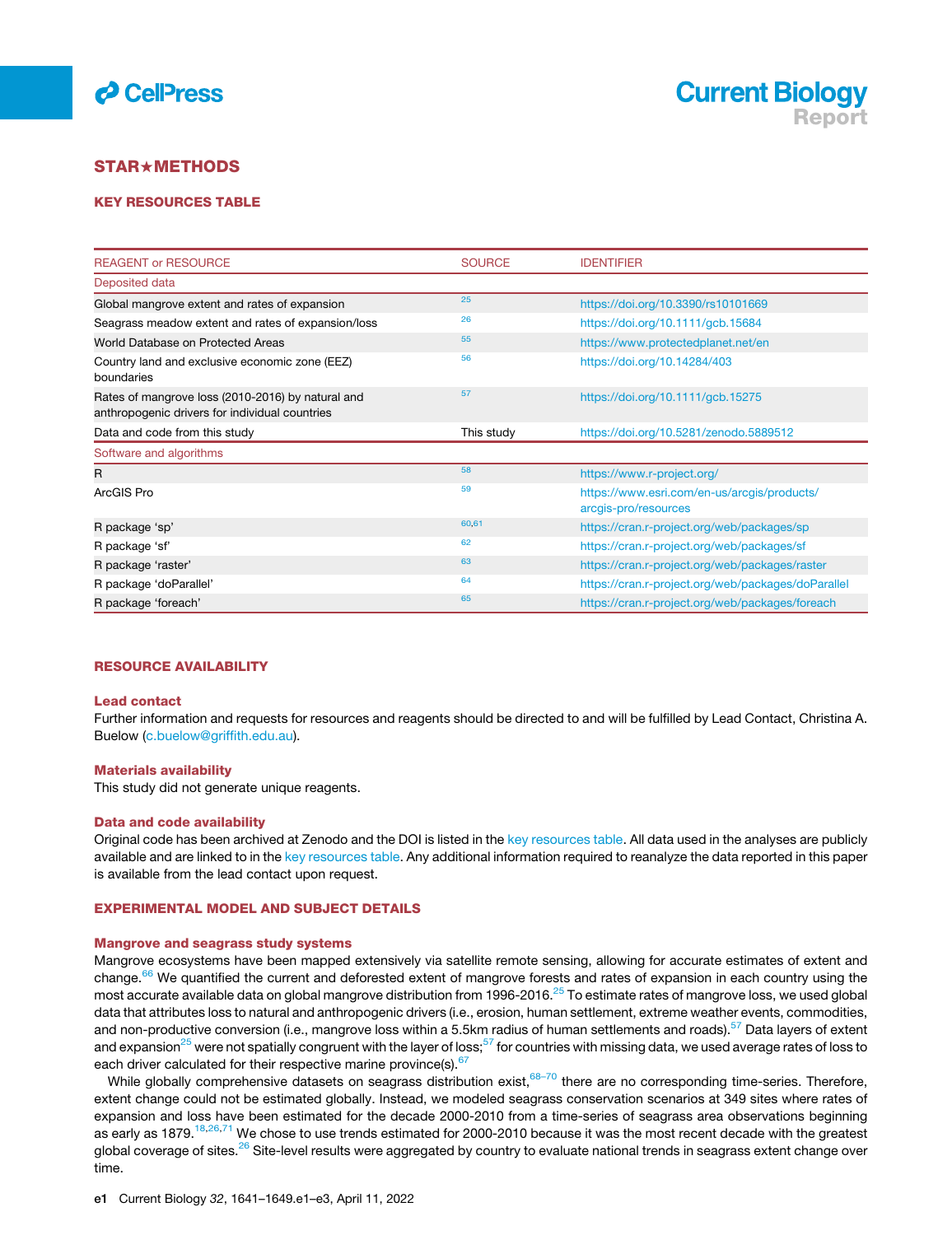# **Current Biology** Report



Prior to projecting extent change for both mangroves and seagrass, we considered countries and sites with an annual rate of change greater than +3 or less than -3 standard deviations from the mean (i.e., z-score) as outliers. Countries and sites identified as potential outliers likely had extreme high or low annual rates of change due to possible remote sensing data or observational errors. Annual rates of change for these countries or sites were set to a maximum (if z-score  $>$  3) or minimum (if z-score  $<-3$ ) annual rate of change value across all locations within the  $+3$  or  $-3$  z-score range.

#### <span id="page-11-0"></span>METHOD DETAILS

#### Projected extent change

We projected extent change of mangroves and seagrass in predefined states over time using Markov projection models<sup>[72](#page-9-27)</sup> ([Figures 1A](#page-3-0) and 1B). Mangroves were classified into five 'states': unprotected forest (U<sub>t</sub>), protected forest (P<sub>t</sub>), unprotected deforested (U<sub>d</sub>), pro-tected deforested (P<sub>d</sub>) and unrestorable area (U<sub>u</sub>) [\(Figure 1](#page-3-0)A). We defined the processes underpinning transitions between mangrove ecosystem states as: protection (*p*), restoration (*r*), expansion (*ex*), deforestation (*d*), loss to extreme weather events (*ewe*), loss to erosion (*er*), and loss to human settlement (*s*) ([Figure 1](#page-3-0)A). Erosion (*er*) and human settlement (*s*) were classified as drivers of unrestorable loss, while deforestation (*d*) included drivers of restorable loss, i.e., commodities, and non-productive conversion (e.g., mining). Protection could be via protected areas (PAs) or other effective area-based conservation measures (OECMs), both of which were assumed to be effective at abating loss to deforestation (*d*) and human settlement (*s*). Restoration was assumed to follow best-practice guidelines (e.g., the use of native species and suitable locations according to social and physical factors that influence restoration success $46,73$  $46,73$  $46,73$ .

We classified seagrass into meadow (M) or lost meadow ( $M<sub>1</sub>$ ) and defined the processes associated with transitions between seagrass ecosystem states as: protection (*p*), restoration (*r*), expansion (*ex*), and clearing/loss (*c*) [\(Figure 1B](#page-3-0)). The seagrass model had fewer states and transitions than for mangroves owing to the lack of high resolution data on the drivers of loss.<sup>26</sup> Sites with the highest rates of loss were selected for protection. Similar to mangroves, restoration in seagrass was assumed to follow best practice guide-lines, which include large-scale planting of native, foundation species that are in close proximity to donor beds.<sup>[74](#page-9-29)</sup> Conceptual models of ecosystem state categories and transition rates for both mangroves and seagrass [\(Figures 1](#page-3-0)A and 1B) are *sensu* Possingham et al.,  $^{75}$  $^{75}$  $^{75}$  Adams et al.,  $^{76}$  $^{76}$  $^{76}$  and Kuempel et al.<sup>[77](#page-9-32)</sup>

Initial conditions (states and transition rates) for Markov projection models were parameterized at the country level for mangroves and at the individual site level for seagrass (see [Table S4](#page-7-3) for description of data sources and processing). To project the extent of mangrove and seagrass in different states through time, we used a vector of initial states and a matrix of state-state transition probabilities for each country or site. Transition probabilities (*pr*) are the probability that a state will transition to another state from time *t* to time  $t + 1$ , and were calculated with the formula:

$$
pr = 1 - e^{-r}
$$
 (Equation 1)

where *r* is the annual transition rate corresponding to each state transition process defined in [Figure 1.](#page-3-0) Where multiple transition processes mediate a single state-state transition we summed individual transition rates before calculating *pr*. For mangroves, both protection (*p*) and restoration (*r*) were assumed to occur as a constant fixed area in each year, as opposed to proportional to the area of the habitat available, and so were excluded from the transition probability matrix and instead included as additive terms at each time step of the Markov projection model (see [Equation 2](#page-11-1) below). For seagrass, restoration (*r*) was included as an additive term and protection (*p*) was modeled by setting the annual 'clearing/loss' transition rate (*c*) to 0 when a site became protected.

Protection and restoration rates for mangroves were calculated by quantifying proposed targets for 2030 or 2050 ([Table 1\)](#page-4-0) based on projected extent in 2023 and interpolating linear rates (km<sup>2</sup>year<sup>-1</sup>) required to meet those targets. Restoration rates for seagrass were calculated similarly but, for protection, seagrass sites with the highest annual 'clearing/loss' rates were selected to be protected (e.g., a target of 'protect 30%' means that we selected 30% of seagrass sites with the highest annual rates of loss) and assigned a 'protection year'. 'Protection year' was allocated so that sites were protected additively each year to reach a cumulative total equal to the protection target by 2030. This also meant that seagrass sites with the highest annual rates of loss were protected in the first year of conservation intervention, while sites with the lower annual rates of loss were protected in the following years.

<span id="page-11-1"></span>Following construction of the transition probability matrix and calculation of protection and restoration rates, we multiplied a country or meadow's initial state vector values at time *t* by the matrix of transition probabilities. If appropriate, we also added protection and restoration variables to determine the amount of habitat in each state at time *t* + 1, defined in matrix notation as:

$$
N_{t+1} = A_t N_t + P + R
$$
 (Equation 2)

where *N* is a vector of habitat states, *A* is the transition matrix, *P* and *R* are the amount of protection and restoration in kilometressquared per year, respectively. To project the amount of ecosystem in each state to 2070 under baseline and conservation scenarios [\(Table 1](#page-4-0)) we repeated the process of matrix multiplication ([Equation 2](#page-11-1)).

#### Conservation scenarios

Conservation scenarios included protection and restoration targets set for the years 2030 and 2050, respectively, and align with pri-ority actions recommended for mangroves and seagrass that are based on recent literature and data syntheses<sup>[29](#page-8-33)</sup> and milestone years for the Post-2020 Global Biodiversity Framework<sup>[54](#page-9-11)</sup> ([Table 1](#page-4-0)). We set conservation interventions to begin in 2023, allowing